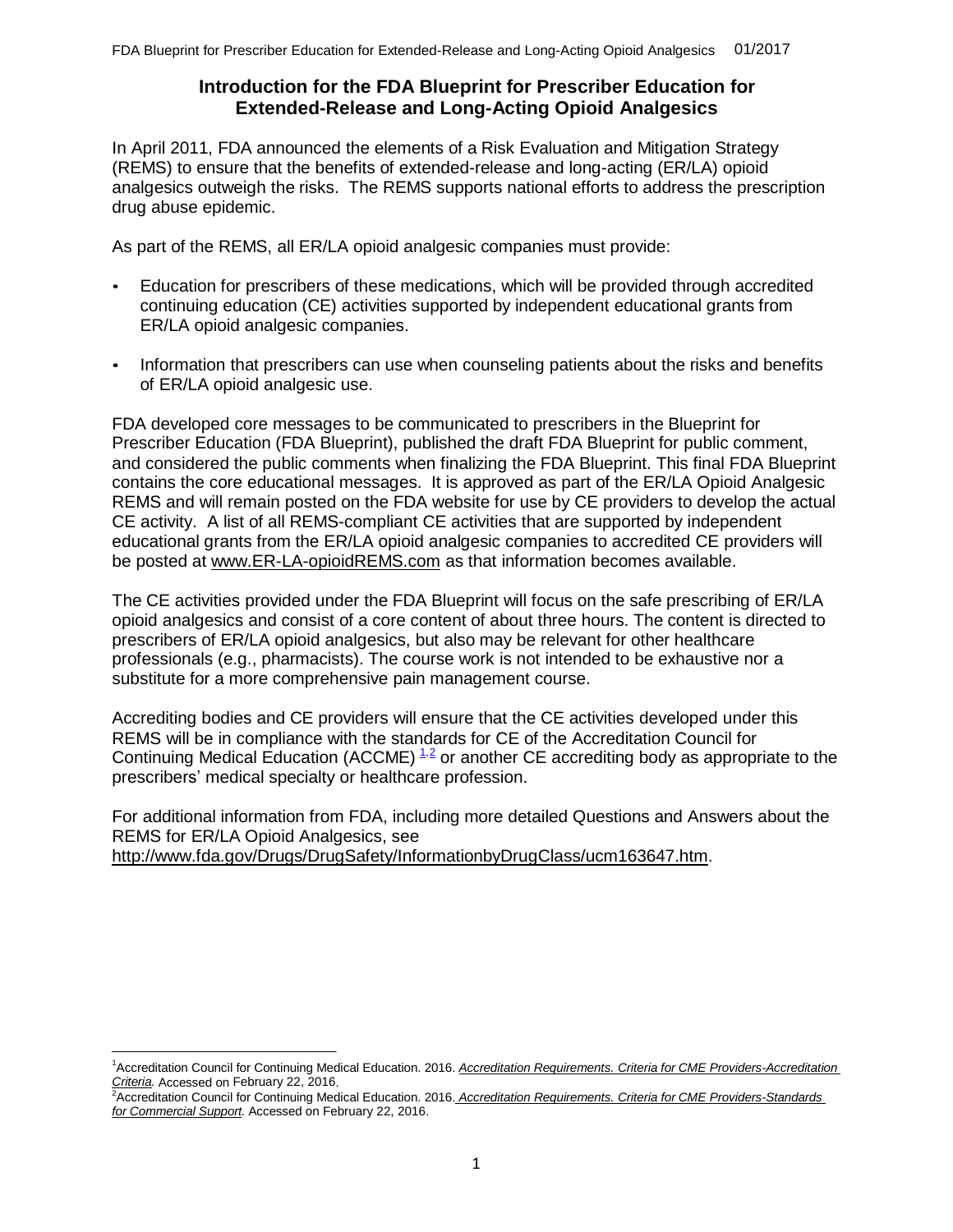#### **FDA Blueprint for Prescriber Education for Extended-Release and Long-Acting Opioid Analgesics**

#### **Why Prescriber Education is Important**

Health care professionals who prescribe extended-release (ER) and long-acting (LA) opioid analgesics (hereafter referred to as ER/LA opioid analgesics) are in a key position to balance the benefits of prescribing ER/LA opioid analgesics to treat pain against the risks of serious adverse outcomes including addiction, unintentional overdose, and death. Opioid misuse and abuse, resulting in injury and death, has emerged as a major public health problem.

- Based on the 2010 National Survey on Drug Use and Health, public health experts estimate more than 35 million Americans age 12 and older used an opioid analgesic for non-medical use some time in their life—an increase from about [3](#page-1-0)0 million in 2002.<sup>3</sup>
- In 2009, there were nearly 343,000 emergency department visits involving nonmedical use of opioid analgesics.<sup>[4](#page-1-1)</sup>
- In 2008, nearly 36,500 Americans died from drug poisonings, and of these, nearly 14,800 deaths involved opioid analgesics. $\frac{5}{5}$  $\frac{5}{5}$  $\frac{5}{5}$
- Improper use of any opioid can result in serious side effects including overdose and death, and this risk can be greater with ER/LA opioid analgesics.

Appropriate prescribing practices and patient education are important steps to help address this public health problem. Health care professionals who prescribe ER/LA opioid analgesics have a responsibility to help ensure the safe and effective use of these drug products. ER/LA opioid analgesics should be prescribed only by health care professionals who are knowledgeable in the use of potent opioids for the management of pain.

The expected results of the prescriber education in this REMS are that the prescribers will:

- a. Understand how to assess patients for treatment with ER/LA opioid analgesics.
- b. Be familiar with how to initiate therapy, modify dose, and discontinue use of ER/LA opioid analgesics.
- c. Be knowledgeable about how to manage ongoing therapy with ER/LA opioid analgesics.
- d. Know how to counsel patients and caregivers about the safe use of ER/LA opioid analgesics, including proper storage and disposal.
- e. Be familiar with general and product-specific drug information concerning ER/LA opioid analgesics.

## **I. Assessing Patients for Treatment with ER/LA Opioid Analgesic Therapy**

- a. Prescribers should consider risks involved with ER/LA opioid analgesics and balance these against potential benefits. Risks include:
	- i. Overdose with ER/LA formulations, as most dosage units contain more opioid than immediate-release formulations.

<span id="page-1-0"></span><sup>3</sup>Substance Abuse and Mental Health Services Administration. 2011. *Results from the 2010 National Survey on Drug Use and Health: Detailed Table*, Table 7.1.a. Rockville, MD.

http://www.samhsa.gov/data/NSDUH/2k10NSDUH/tabs/Sect7peTabs1to45.htm#Tab7.1A. Accessed on February 22, 2016.

<span id="page-1-1"></span><sup>4</sup>Substance Abuse and Mental Health Services Administration*.* 2011. *Drug Abuse Warning Network, 2009: National Estimates of Drug-Related Emergency Department Visits*, Table 19. Rockville, MD.

http://www.samhsa.gov/data/2k11/DAWN/2k9DAWNED/HTML/DAWN2k9ED.htm#Tab19. Accessed on February 22, 2016.

<span id="page-1-2"></span><sup>5</sup>Warner M, Chen LH, Makuc DM, Anderson RN, and Miniño AM. 2011. Drug Poisoning Deaths in the United States*,* 1980–2008, in U.S. Department of Health and Human Services, Centers for Disease Control and Prevention, National Center for Health Statistics, *NCHS Data Brief*, *No 81*. December 2011. Hyattsville, MD. http://www.cdc.gov/nchs/data/databriefs/db81.pdf. Accessed on February 22, 2016.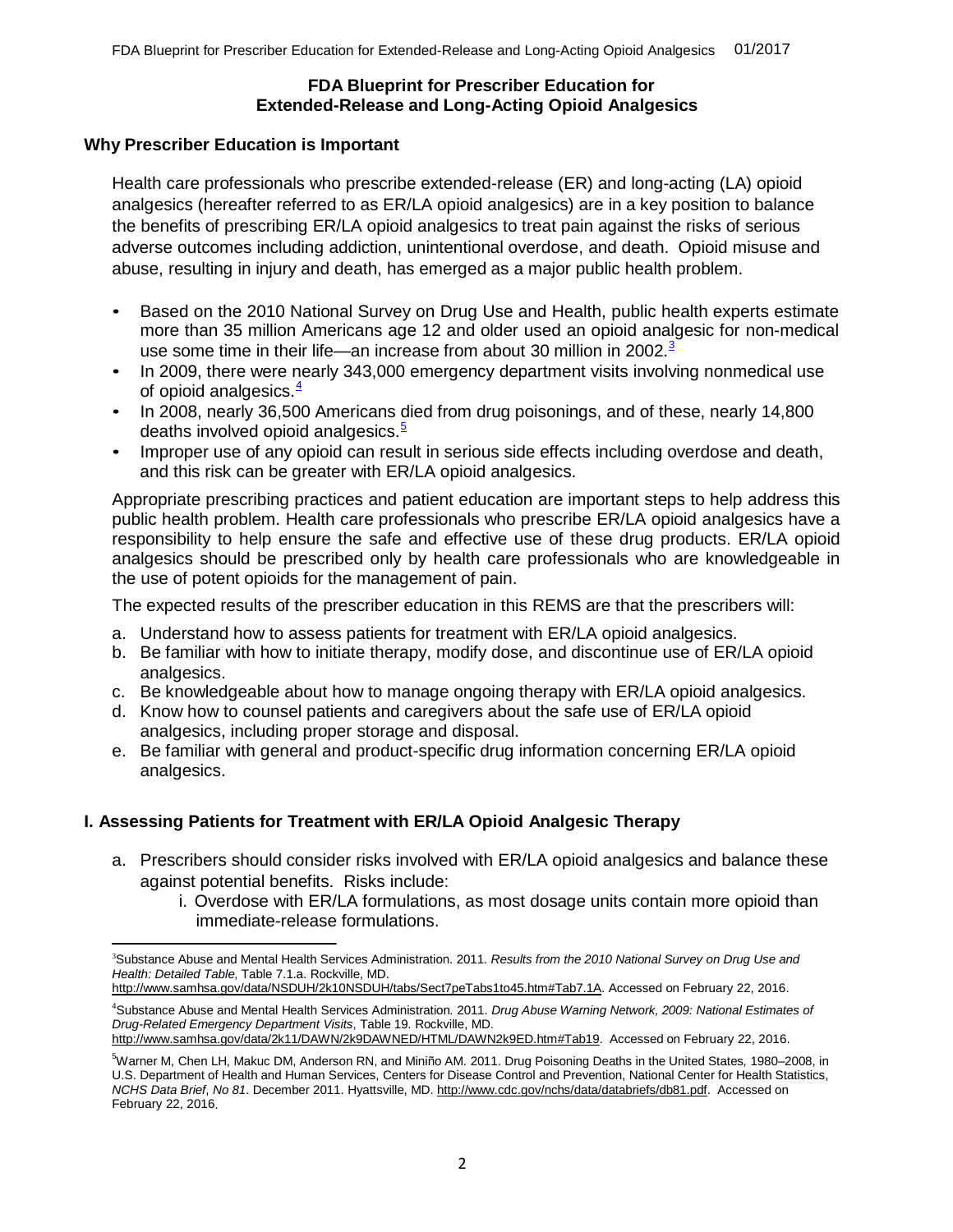- ii. Life-threatening respiratory depression
- iii. Abuse by patient or household contacts
- iv. Misuse and addiction.
- v. Physical dependence and tolerance.
- vi. Interactions with other medications and substances (See [table in Section VI](#page-0-2) for product-specific information).
- vii. Risk of neonatal opioid withdrawal syndrome with prolonged use during pregnancy.
- viii. Inadvertent exposure/ingestion by household contacts, especially children.
- b. Prescribers should assess each patient's risk of abuse, including substance use and psychiatric history. Prescribers should:
	- i. Obtain a complete history and conduct a complete physical examination. The history should include assessment for a family history of substance abuse and psychiatric disorders, as well as special considerations regarding dose and adverse effects in geriatric patients, pregnant women, and children.
		- A history of substance abuse does not prohibit treatment with ER/LA opioid analgesics but may require additional monitoring and expert consultation.
	- ii. Be knowledgeable about risk factors for opioid abuse.
	- iii. Understand and appropriately use screening tools for addiction or abuse to help assess potential risks associated with chronic opioid therapy and to help manage patients using ER/LA opioid analgesics (e.g., structured interview tools).
	- iv. Adequately document all patient interactions and treatment plans.
- c. Prescribers should understand when to appropriately refer high risk patients to pain management specialists.
- d. Prescribers should understand opioid tolerance criteria as defined in the product labeling.
	- Prescribers should know which products and which doses are indicated for use only in opioid-tolerant patients. (See [table in Section VI](#page-0-2) for product-specific information).

# **II. Initiating Therapy, Modifying Dosing, and Discontinuing Use of ER/LA Opioid Analgesics**

- a. Prescribers should have awareness of federal and state regulations on opioid prescribing.
- b. Prescribers should be aware that:
	- i. Dose selection is critical, particularly when initiating therapy in opioid non-tolerant patients.
	- ii. Some ER/LA opioid analgesics are only appropriate for opioid-tolerant patients. **(**See [table in Section VI](#page-0-2) for product-specific information**)**
	- iii. Dosage should be individualized in every case.
	- iv. Titration should be based on efficacy and tolerability. (See individual product labeling)
- c. Prescribers should be knowledgeable about when and how to supplement pain management with immediate-release analgesics, opioids and non-opioids.
- d. Prescribers should be knowledgeable about converting patients from immediate-release to ER/LA opioid products and from one ER/LA opioid product to another ER/LA opioid product.
- e. Prescribers should understand the concept of incomplete cross-tolerance when converting patients from one opioid to another.
- f. Prescribers should understand the concepts and limitations of equianalgesic dosing and follow patients closely during all periods of dose adjustments.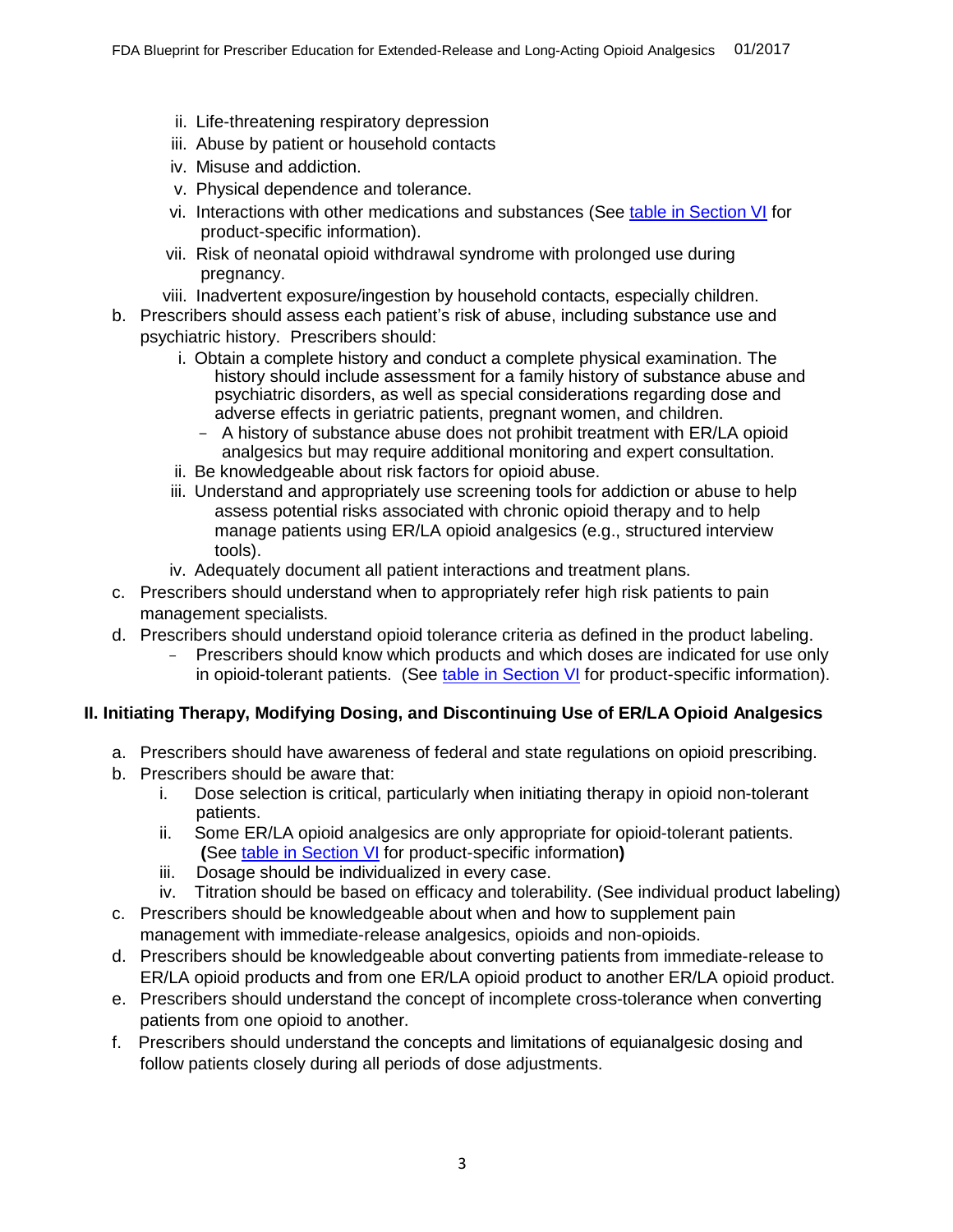- g. Prescribers should understand the warning signs and symptoms of significant respiratory depression from opioids and monitor patients closely, especially at the time of treatment initiation and dose increases.
- h. Prescribers should understand that tapering the opioid dose is necessary to safely discontinue treatment with ER/LA opioid analgesics when therapy is no longer needed.

## **III. Managing Therapy with ER/LA Opioid Analgesics**

- a. Prescribers should establish analgesic and functional goals for therapy and periodically evaluate pain control, functional outcomes, side-effect frequency and intensity, and healthrelated quality of life.
- b. Prescribers should be aware of the existence of Patient Prescriber Agreements (PPAs).
	- i. PPAs are documents signed by both prescriber and patient at the time an opioid is prescribed.
	- ii. PPAs can help ensure patients and caregivers understand the goals of treatment, the risks, and how to use the medications safely.
	- iii. PPAs can include commitments to return for follow-up visits, to comply with appropriate monitoring (such as random drug testing), and to safeguard the medication.
- c. Prescribers should monitor patient adherence to the treatment plan, especially with regard to misuse and abuse by:
	- i. Recognizing, documenting, and addressing aberrant drug-related behavior.
	- ii. Utilizing state Prescription Drug Monitoring Programs, where practical, to identify behaviors that may represent abuse.
	- iii. Understanding the utility and interpretation of drug testing (e.g., screening and confirmatory tests), and using it as indicated.
	- iv. Screening and referring for substance abuse treatment as indicated.
	- v. Performing medication reconciliation as indicated.
- d. Prescribers should understand how to anticipate and manage adverse events associated with ER/LA opioid analgesics.
- e. Prescribers should be aware that there are no adequate and well-controlled studies of ER/LA opioid analgesics in pregnant women. ER/LA opioid analgesics should be used during pregnancy only if the potential benefit justifies the risk to the fetus.
- f. Prescribers should be aware of the pregnancy status of their patients. If opioid use is required for a prolonged period in a pregnant woman, prescribers should advise the patient of the risk of neonatal opioid withdrawal syndrome and ensure that appropriate treatment will be available.
- g. Prescribers treating patients with ER/LA opioid analgesics should periodically assess benefits and side effects of these drugs, and the continued need for opioid analgesics.
- h. Prescribers should understand the need for reevaluation of patient's underlying medical condition if the clinical presentation changes over time.
- i. Prescribers should be familiar with referral sources for the treatment of abuse or addiction that may arise from the use of ER/LA opioid analgesics.

## **IV. Counseling Patients and Caregivers about the Safe Use of ER/LA Opioid Analgesics**

a. Prescribers should use the Patient Counseling Document as part of the discussion when prescribing opioid analgesics.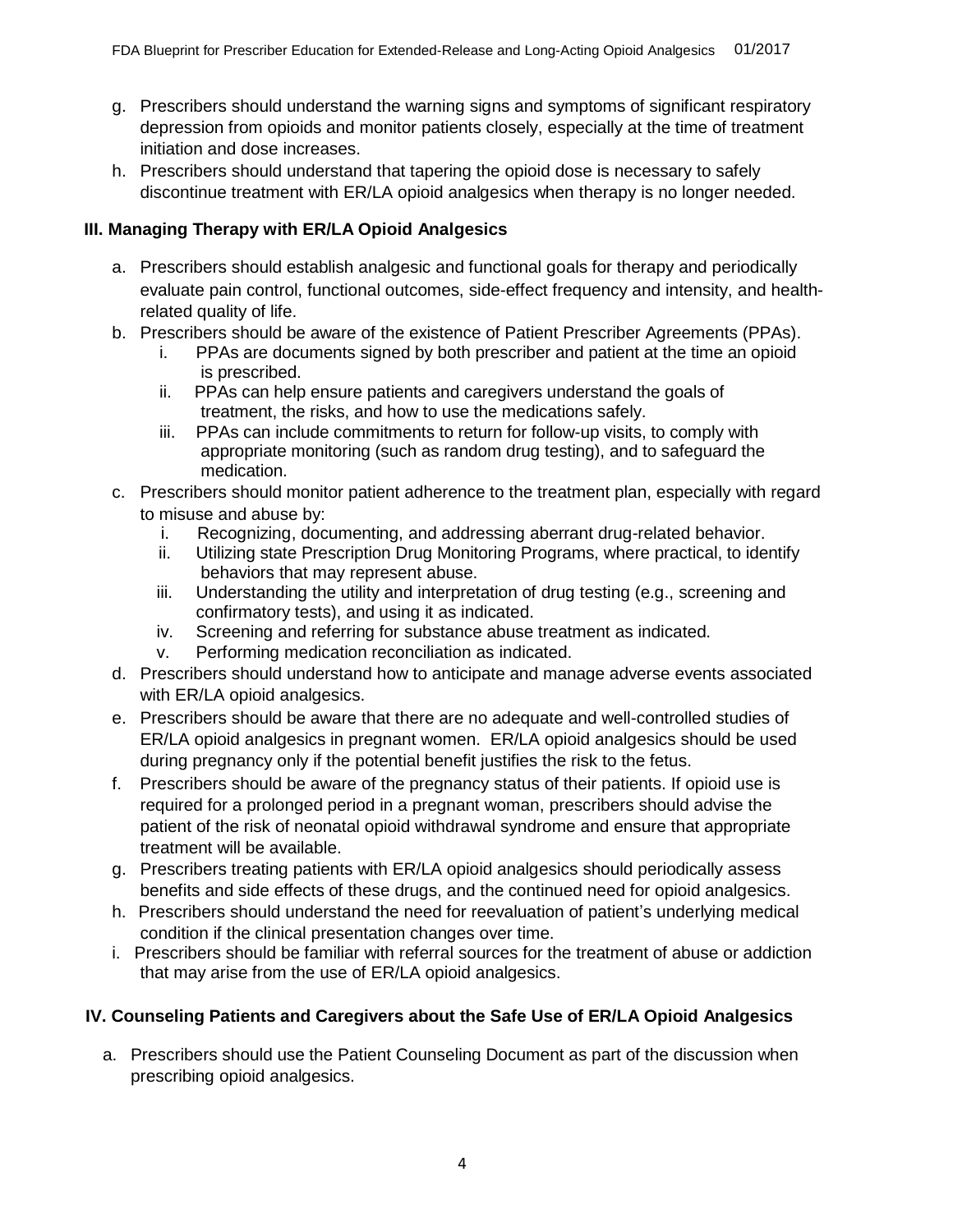- b. Prescribers should explain product-specific information about the prescribed ER/LA opioid analgesic.
- c. Prescribers should explain how to take the ER/LA opioid analgesic as prescribed.
- d. Prescribers should explain the importance of adherence to dosing regimen, how to handle missed doses, and to contact their prescriber should pain not be controlled.
- e. Prescribers should inform patients and caregivers to read the specific ER/LA opioid analgesic Medication Guide they receive from the pharmacy.
- f. Prescribers should warn patients and caregivers that under no circumstances should an oral ER/LA opioid analgesic be broken, chewed or crushed. In addition, patches and buccal films should not be cut, torn, or damaged prior to use. Manipulating the ER/LA opioid analgesic described above may lead to rapid release of the ER/LA opioid analgesic causing overdose and death. When a patient cannot swallow a capsule whole, prescribers should refer to the product labeling to determine if it is appropriate to sprinkle the contents of a capsule on applesauce or administer via a feeding tube.
- g. Prescribers should caution patients and caregivers that the use of other CNS depressants such as sedative-hypnotics and anxiolytics, alcohol, or illegal drugs with ER/LA opioid analgesics can cause overdose and death. Patients and caregivers should be instructed to only use other CNS depressants, including other opioids, under the instruction of their prescriber.
- h. Prescribers should instruct patients and caregivers to tell all of their doctors about all medications the patient is taking.
- i. Prescribers should warn patients and caregivers not to abruptly discontinue or reduce the ER/LA opioid analgesic and discuss how to safely taper the dose when discontinuing.
- j. Prescribers should caution patients and caregivers that ER/LA opioid analgesics can cause serious side effects that can lead to death, even when used as recommended. Prescribers should counsel patients and caregivers on the risk factors, signs, and symptoms of overdose and opioid-induced respiratory depression, gastrointestinal obstruction, and allergic reactions.
- k. Prescribers should counsel patients and caregivers on the most common side effects of ER/LA opioid analgesics, and about the risk of falls, working with heavy machinery, and driving.
- l. Patients or caregivers should call their prescriber for information about managing side effects.
- m. Prescribers should explain to patients and caregivers that sharing ER/LA opioid analgesics with others may cause them to have serious side effects including death, and that selling or giving away ER/LA opioid analgesics is against the law.
- n. Prescribers should counsel patients and caregivers to store ER/LA opioid analgesics in a safe and secure place away from children, family members, household visitors, and pets.
- o. Prescribers should warn patients and caregivers that ER/LA opioid analgesics must be protected from theft.
- p. Prescribers should counsel patients and caregivers to dispose of any ER/LA opioid analgesics when no longer needed by flushing them down the toilet.
- q. Prescribers should counsel patients and caregivers to inform them about side effects.
- r. Adverse events should be reported to the FDA at 1-800-FDA-1088 or via http://www.fda.gov/downloads/AboutFDA/ReportsManualsForms/Forms/UCM163919. pdf.

# **V. General Drug Information for ER/LA Opioid Analgesic Products**

Prescribers should be knowledgeable about general characteristics, toxicities, and drug interactions for ER/LA opioid analgesic products. For example,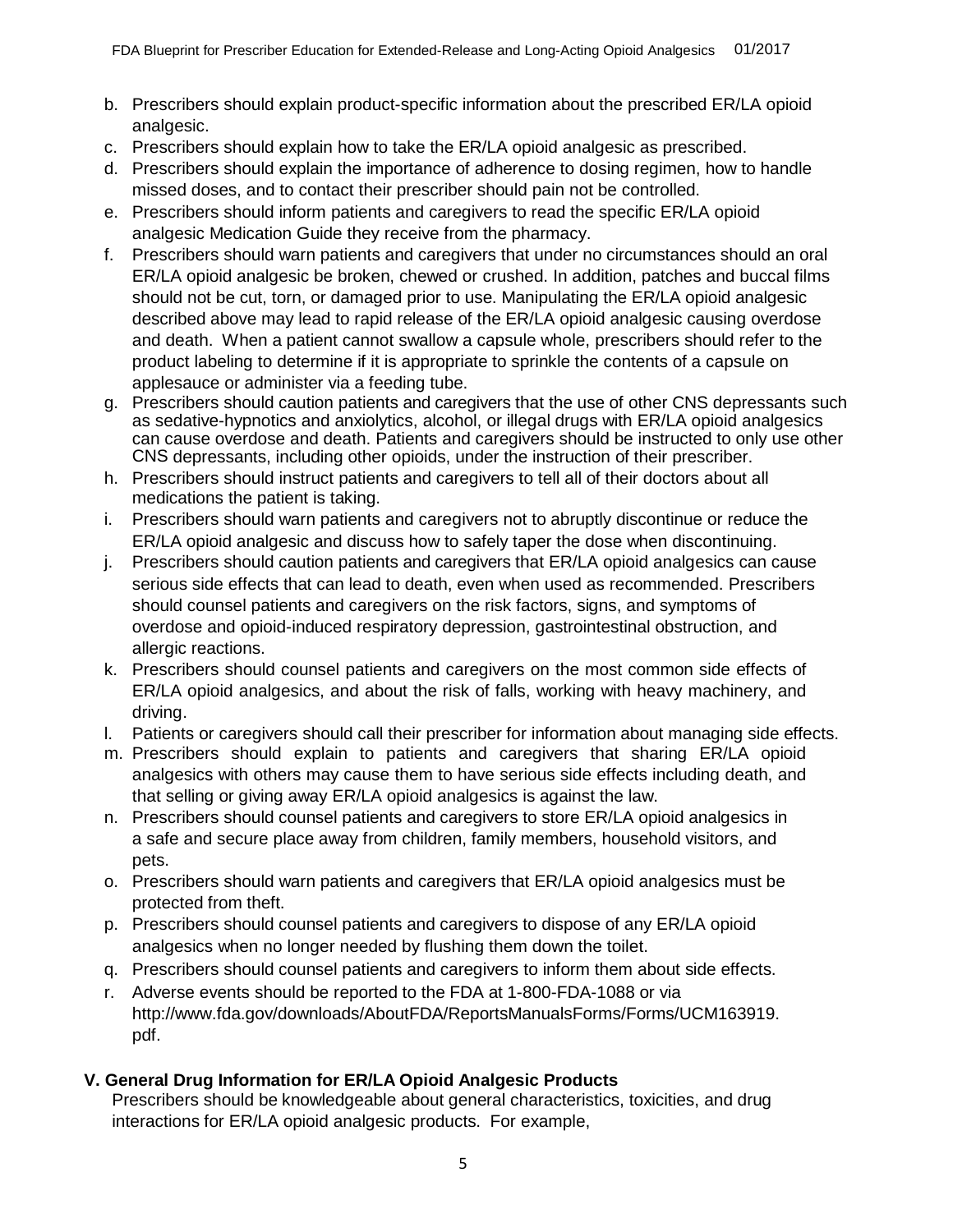- a. ER/LA opioid analgesic products are scheduled under the Controlled Substances Act and can be misused and abused.
- b. Respiratory depression is the most important serious adverse effect of opioids as it can be immediately life-threatening.
- c. Constipation is the most common long-term side effect and should be anticipated.
- d. Drug-drug interaction profiles vary among the products. Knowledge of particular opioid-drug interactions, and the underlying pharmacokinetic and pharmacodynamic mechanisms, allows for the safer administration of opioid analgesics.
	- i. Central nervous system depressants (alcohol, sedatives, hypnotics, tranquilizers, tricyclic antidepressants) can have a potentiating effect on the sedation and respiratory depression caused by opioids.
	- ii. Some ER opioid formulations may rapidly release opioid (dose dump) when exposed to alcohol. Some drug levels may increase without dose dumping when exposed to alcohol. See individual product labeling.
	- iii. Using opioids with monoamine oxidase inhibitors (MAOIs) may result in possible increase in respiratory depression. Using certain opioids with MAOIs may cause serotonin syndrome.
	- iv. Opioids can reduce the efficacy of diuretics by inducing the release of antidiuretic hormone (ADH).
	- v. Some opioids (methadone, buprenorphine) can prolong the QTc interval.
	- vi. Concomitant drugs that act as inhibitors or inducers of various cytochrome P450 enzymes can result in higher or lower than expected blood levels of some opioids.
	- vii. See [table in Section VI](#page-0-2) for product-specific information.
- e. Tolerance to sedating and respiratory-depressant effects of opioids is critical to the safe use of ER/LA opioid analgesics.
	- i. For ER products, patients must meet the criteria for opioid tolerance, described in the [table in Section VI,](#page-0-2) before using:
		- a. certain products,
		- b. certain strengths,
		- c. certain daily doses, and
		- d. in specific indicated patient populations (e.g., pediatric patients).
	- ii. See the [table in Section VI](#page-0-2) for product-specific information.
- f. ER/LA opioid analgesic tablets must be swallowed whole. ER/LA opioid analgesic capsules should be swallowed intact or when necessary, the pellets from some capsules can be sprinkled on applesauce and swallowed without chewing.
- g. For transdermal products, external heat, fever, and exertion can increase absorption of the opioid, leading to fatal overdose. Transdermal products with metal foil backings are not safe for use in MRIs.
- h. For buccal film products, the film should not be applied if it is cut, damaged, or changed in any way. Use the entire film.
- i. Follow the instructions for conversion in the Dosage and Administration section (2.1) in the *Prescribing Information* of each product when converting patients from one opioid to another.

## **VI. Specific Drug Information for ER/LA Opioid Analgesic Products**

Prescribers should be knowledgeable about specific characteristics of the ER/LA opioid analgesic products they prescribe, including the drug substance, formulation, strength, dosing interval, key instructions, specific information about conversion between products where available, specific drug interactions, use in opioid-tolerant patients, product-specific safety concerns, and relative potency to morphine. The attached table is a reference. For detailed information, prescribers can refer to prescribing information available online via DailyMed at www.dailymed.nlm.nih.gov or Drugs@FDA at www.fda.gov/drugsatfda.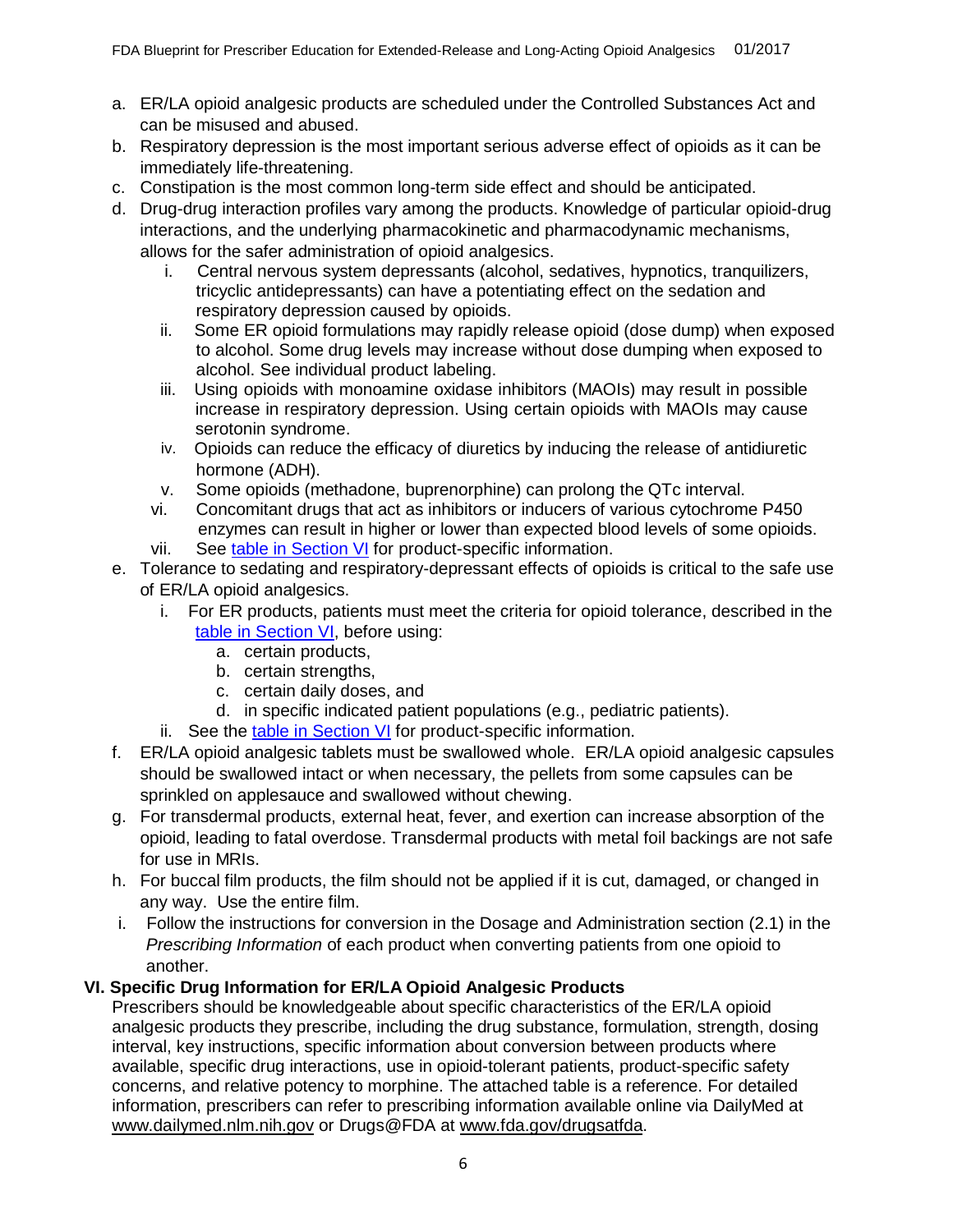|                                                                                                                                                                                                                                                                                                                                                                                                                                                      |                                                                                                                                                                                                                        | Drug Information Common to the Class of Extended-Release and Long-Acting Opioid Analgesics<br>(ER/LA opioid analgesics)                                                                                                                                                                                                                                                                                                                                                                                                                                                                                                                                                                                                                                                                                                                                                                                                                                                                                                                                          |
|------------------------------------------------------------------------------------------------------------------------------------------------------------------------------------------------------------------------------------------------------------------------------------------------------------------------------------------------------------------------------------------------------------------------------------------------------|------------------------------------------------------------------------------------------------------------------------------------------------------------------------------------------------------------------------|------------------------------------------------------------------------------------------------------------------------------------------------------------------------------------------------------------------------------------------------------------------------------------------------------------------------------------------------------------------------------------------------------------------------------------------------------------------------------------------------------------------------------------------------------------------------------------------------------------------------------------------------------------------------------------------------------------------------------------------------------------------------------------------------------------------------------------------------------------------------------------------------------------------------------------------------------------------------------------------------------------------------------------------------------------------|
| Arymo ER (morphine sulfate ER tablets)<br><b>Avinza</b> (morphine sulfate ER capsules)<br>Belbuca (buprenorphine buccal film)<br>Butrans (buprenorphine transdermal system)<br>Dolophine (methadone HCI tablets)<br>Duragesic (fentanyl transdermal system)<br>Embeda (morphine sulfate ER-naltrexone capsules)<br>Exalgo (hydromorphone HCI ER tablets)<br>Hysingla ER (hydrocodone bitartrate ER tablets)<br>Kadian (morphine sulfate ER capsules) |                                                                                                                                                                                                                        | MorphaBond (morphine sulfate ER tablets)<br><b>MS Contin</b> (morphine sulfate ER tablets)<br><b>Nucynta ER</b> (tapentadol HCI ER tablets)<br><b>Opana ER</b> (oxymorphone HCI ER tablets)<br>OxyContin (oxycodone HCI ER tablets)<br>Targiniq ER (oxycodone HCl/naloxone HCl ER tablets)<br>Troxyca ER (oxycodone HCI-naltrexone capsules)<br>Vantrela ER(hydrocodone bitartrate ER tablets)<br>Xtampza ER (oxycodone ER capsules)<br>Zohydro ER (hydrocodone bitartrate ER capsules)                                                                                                                                                                                                                                                                                                                                                                                                                                                                                                                                                                          |
| Dosing Interval                                                                                                                                                                                                                                                                                                                                                                                                                                      | Refer to individual product information.<br>$\blacksquare$                                                                                                                                                             |                                                                                                                                                                                                                                                                                                                                                                                                                                                                                                                                                                                                                                                                                                                                                                                                                                                                                                                                                                                                                                                                  |
| Key Instructions                                                                                                                                                                                                                                                                                                                                                                                                                                     | Limitations of usage:<br>٠<br>sufficient management of pain.<br>duration.<br>• Not for use in treating acute pain.<br>٠<br>minimizes adverse reactions.<br>٠<br>٠<br>emergence of adverse reactions.<br>٠<br>products. | • Reserve for use in patients for whom alternative treatment options<br>(e.g., non-opioid analgesics or immediate-release opioids) are<br>ineffective, not tolerated, or would be otherwise inadequate to provide<br>• Not for use as an as-needed analgesic.<br>• Not for mild pain or pain not expected to persist for an extended<br>Individually titrate to a dose that provides adequate analgesia and<br>The times required to reach steady-state plasma concentrations are<br>product specific; refer to product information for titration interval.<br>Continually reevaluate to assess the maintenance of pain control and the<br>During chronic therapy, especially for non-cancer-related pain, periodically<br>reassess the continued need for opioids.<br>If pain increases, attempt to identify the source, while adjusting the dose.<br>When an ER/LA opioid analgesic is no longer required, gradually titrate<br>downward to prevent signs and symptoms of withdrawal in the<br>physically-dependent patient. Do not abruptly discontinue these |
|                                                                                                                                                                                                                                                                                                                                                                                                                                                      | Solid oral dosage forms:<br>٠<br>potentially fatal dose of opioid.<br>potentially fatal dose of opioid.<br>Transdermal dosage forms:<br>٠<br>water.<br>Buccal film dosage form:<br>changed in any way.                 | • Swallow tablets and capsules whole: crushing, chewing, breaking,<br>cutting or dissolving may result in rapid release and absorption of a<br>Some capsules can be opened and pellets sprinkled on applesauce for<br>patients who can reliably swallow without chewing and used<br>immediately. See individual product information.<br>Exposure of some products to alcoholic beverages or medications<br>containing alcohol may result in the rapid release and absorption of a<br>• Dispose of unused product by flushing down the toilet.<br>• Avoid exposure to external heat. Patients with fever must be monitored<br>for signs or symptoms of increased opioid exposure.<br>• Location of application must be rotated.<br>• Prepare skin by clipping, not shaving hair, and washing area only with<br>• Do not use if the package seal is broken or the film is cut, damaged, or<br>See individual product information for the following:<br>Dosage reduction for hepatic or renal impairment.                                                           |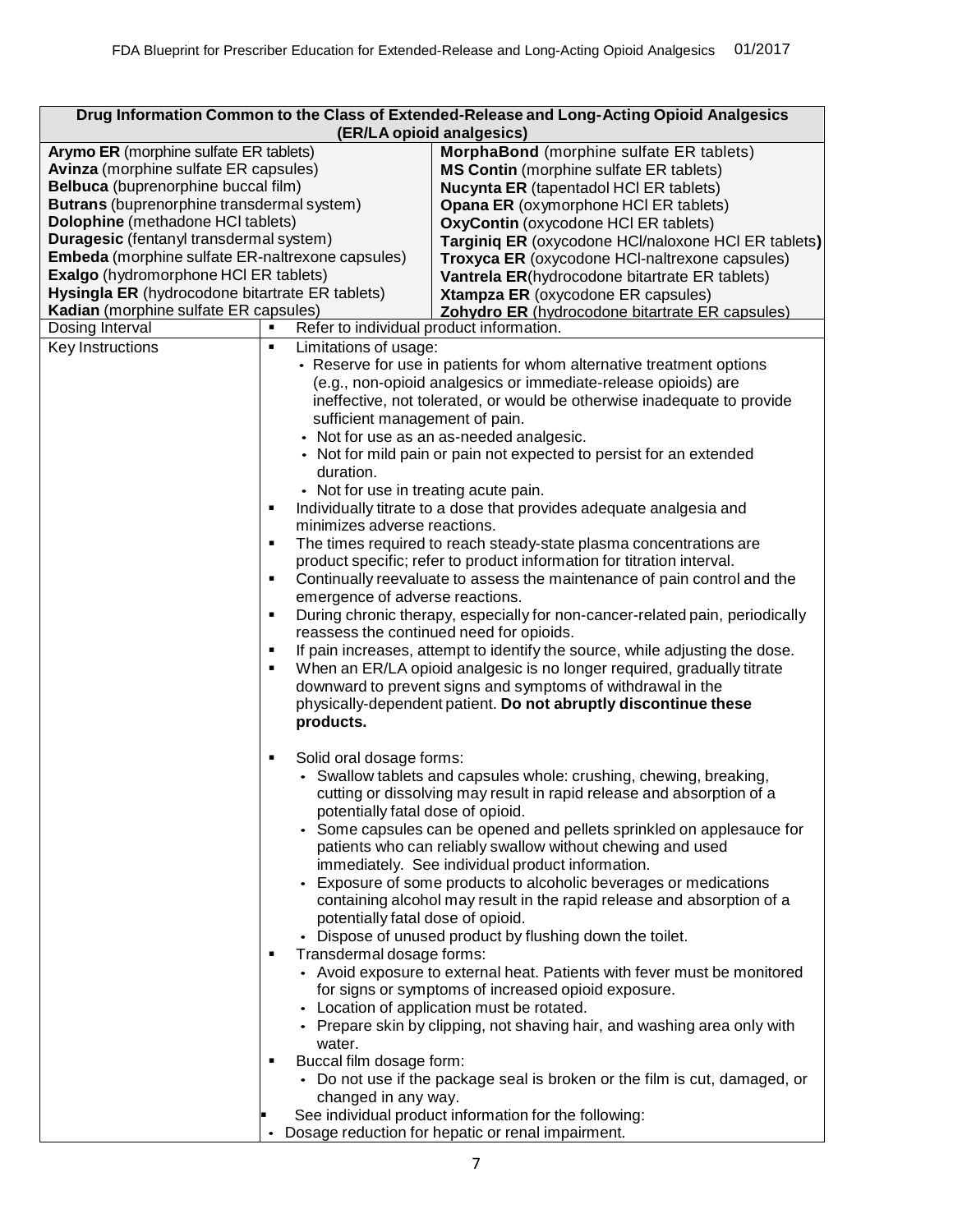| Drug Information Common to the Class of Extended-Release and Long-Acting Opioid Analgesics<br>(ER/LA opioid analgesics) |                                                                                                                                                                                                                                                                                                                                                                                                                                                                                                                                                                                                                                                                                                                                                                                                                                                                                                                                                                                                                                                                                                 |
|-------------------------------------------------------------------------------------------------------------------------|-------------------------------------------------------------------------------------------------------------------------------------------------------------------------------------------------------------------------------------------------------------------------------------------------------------------------------------------------------------------------------------------------------------------------------------------------------------------------------------------------------------------------------------------------------------------------------------------------------------------------------------------------------------------------------------------------------------------------------------------------------------------------------------------------------------------------------------------------------------------------------------------------------------------------------------------------------------------------------------------------------------------------------------------------------------------------------------------------|
| Drug Interactions Common<br>to the Class                                                                                | Concurrent use with other central nervous system depressants (sedatives,<br>٠<br>hypnotics, general anesthetics, antiemetics, phenothiazines, other<br>tranquilizers, and alcohol) can increase the risk of respiratory depression,<br>hypotension, profound sedation, or coma. Reduce the initial dose of one or<br>both agents.<br>Avoid concurrent use of mixed opioid agonist/antagonists (i.e., pentazocine,<br>٠<br>nalbuphine, and butorphanol) or partial opioid agonists (buprenorphine) in<br>patients who have received or are receiving a course of therapy with a full<br>opioid agonist. In these patients, mixed opioid agonist/antagonists and<br>partial opioid agonists may reduce the analgesic effect and/or may<br>precipitate withdrawal symptoms.<br>Opioids may enhance the neuromuscular blocking action of skeletal muscle<br>٠<br>relaxants and produce an increased degree of respiratory depression.<br>Concurrent use with anticholinergic medication increases the risk of urinary<br>٠<br>retention and severe constipation, which may lead to paralytic ileus. |
| Use in Opioid-Tolerant<br>Patients                                                                                      | Adult patients considered opioid-tolerant are those receiving, for one week<br>or longer:                                                                                                                                                                                                                                                                                                                                                                                                                                                                                                                                                                                                                                                                                                                                                                                                                                                                                                                                                                                                       |
|                                                                                                                         | at least 60 mg oral morphine/day<br>$\circ$                                                                                                                                                                                                                                                                                                                                                                                                                                                                                                                                                                                                                                                                                                                                                                                                                                                                                                                                                                                                                                                     |
|                                                                                                                         | 25 mcg transdermal fentanyl/hour<br>$\circ$                                                                                                                                                                                                                                                                                                                                                                                                                                                                                                                                                                                                                                                                                                                                                                                                                                                                                                                                                                                                                                                     |
|                                                                                                                         | 30 mg oral oxycodone/day<br>$\circ$                                                                                                                                                                                                                                                                                                                                                                                                                                                                                                                                                                                                                                                                                                                                                                                                                                                                                                                                                                                                                                                             |
|                                                                                                                         | 8 mg oral hydromorphone/day<br>$\circ$                                                                                                                                                                                                                                                                                                                                                                                                                                                                                                                                                                                                                                                                                                                                                                                                                                                                                                                                                                                                                                                          |
|                                                                                                                         | 25 mg oral oxymorphone/day<br>$\circ$                                                                                                                                                                                                                                                                                                                                                                                                                                                                                                                                                                                                                                                                                                                                                                                                                                                                                                                                                                                                                                                           |
|                                                                                                                         | Pediatric patients (11 years and older) considered opioid-tolerant are<br>those who are already receiving and tolerating a minimum daily opioid<br>dose of at least 20 mg oxycodone orally or its equivalent (applicable to<br>OxyContin's pediatric indication only)                                                                                                                                                                                                                                                                                                                                                                                                                                                                                                                                                                                                                                                                                                                                                                                                                           |
|                                                                                                                         | See individual product information for which products:<br>• Have strengths or total daily doses only for use in opioid-tolerant<br>patients.<br>• Are only for use in opioid-tolerant patients at all strengths.                                                                                                                                                                                                                                                                                                                                                                                                                                                                                                                                                                                                                                                                                                                                                                                                                                                                                |
| Contraindications                                                                                                       | Significant respiratory depression<br>Acute or severe asthma in an unmonitored setting or in the absence of<br>٠<br>resuscitative equipment<br>Known or suspected paralytic ileus<br>٠<br>Hypersensitivity (e.g., anaphylaxis)<br>٠<br>See individual product information for additional contraindications.<br>٠                                                                                                                                                                                                                                                                                                                                                                                                                                                                                                                                                                                                                                                                                                                                                                                |
| Relative Potency To Oral<br>Morphine                                                                                    | These are intended as general guides.<br>٠<br>Follow conversion instructions in individual product information.<br>٠<br>Incomplete cross-tolerance and inter-patient variability require the use of<br>٠<br>conservative dosing when converting from one opioid to another - halve the<br>calculated comparable dose and titrate the new opioid as needed.                                                                                                                                                                                                                                                                                                                                                                                                                                                                                                                                                                                                                                                                                                                                      |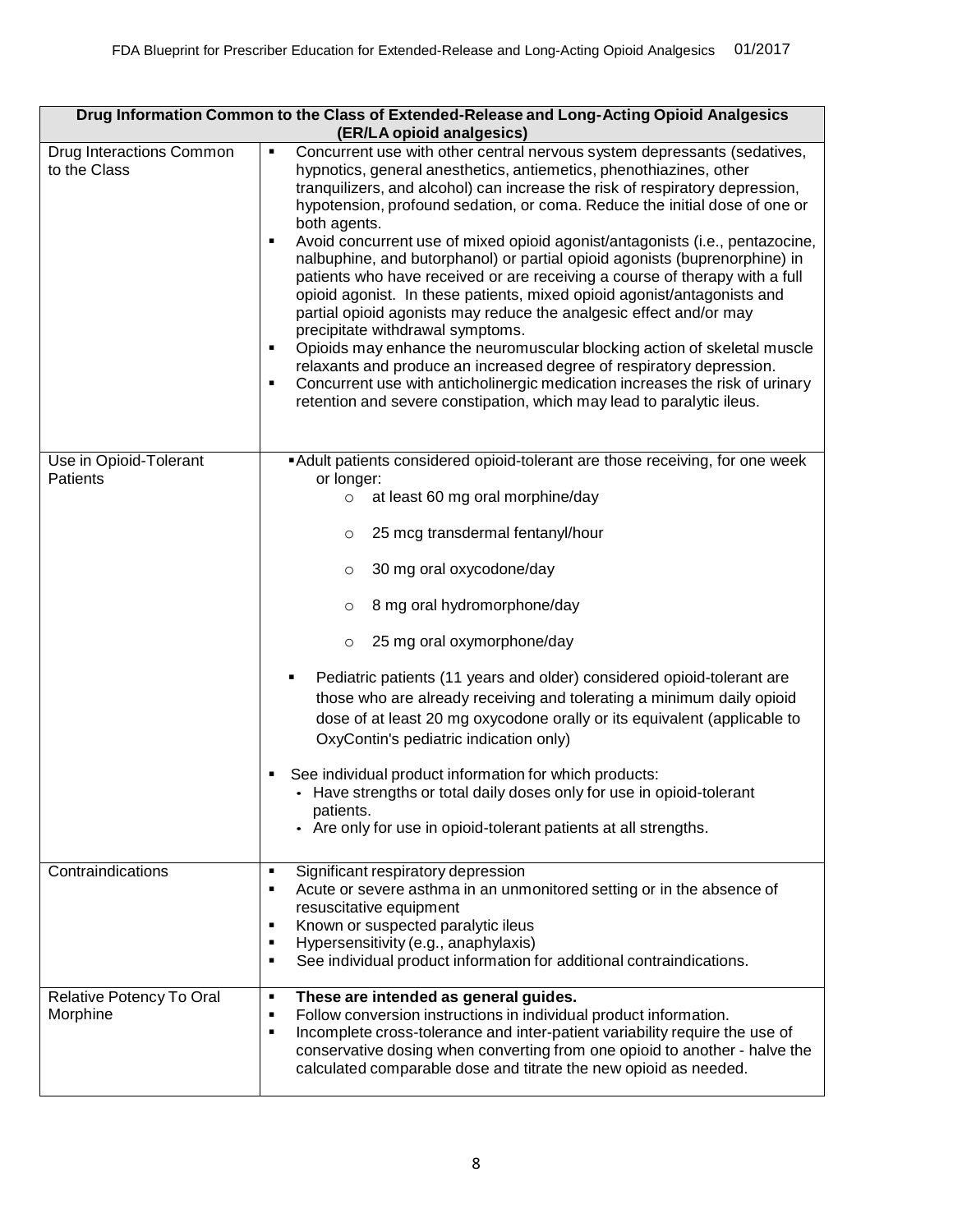| Specific Drug Information for Extended-Release and Long-Acting Opioid Analgesics<br>(ER/LA opioid analgesics) |                                                                                                                                                                                                                                                                                                                                                                                                                                                                                  |
|---------------------------------------------------------------------------------------------------------------|----------------------------------------------------------------------------------------------------------------------------------------------------------------------------------------------------------------------------------------------------------------------------------------------------------------------------------------------------------------------------------------------------------------------------------------------------------------------------------|
| <b>Arymo ER</b>                                                                                               | Morphine Sulfate<br>Extended-Release Tablets, 15 mg, 30 mg, 60 mg                                                                                                                                                                                                                                                                                                                                                                                                                |
| Dosing Interval                                                                                               | Every 8 or 12 hours                                                                                                                                                                                                                                                                                                                                                                                                                                                              |
| Key Instructions                                                                                              | Initial dose in opioid-naïve and opioid non-tolerant patients is 15 mg every<br>$\blacksquare$<br>8 or 12 hours<br>Dosage adjustment may be done every 1 to 2 days.<br>٠<br>Take one tablet at a time, with enough water to ensure complete<br>٠<br>swallowing immediately after placing in the mouth.                                                                                                                                                                           |
| <b>Specific Drug Interactions</b>                                                                             | $P$ -gp inhibitors (e.g. quinidine) can increase the exposure of morphine by about<br>two-fold and increase risk of respiratory depression                                                                                                                                                                                                                                                                                                                                       |
| Use in Opioid-Tolerant<br><b>Patients</b>                                                                     | A single dose of ARYMO ER greater than 60 mg, or total daily dose greater than<br>120 mg, is for use in opioid-tolerant patients only.                                                                                                                                                                                                                                                                                                                                           |
| <b>Product-Specific Safety</b><br>Concerns                                                                    | Do not attempt to chew, crush, or dissolve. Swallow whole.<br>٠<br>Use with caution in patients who have difficulty in swallowing or have<br>٠<br>underlying GI disorders that may predispose them to obstruction, such as<br>a small gastrointestinal lumen.                                                                                                                                                                                                                    |
| Avinza                                                                                                        | Morphine Sulfate ER<br>Capsules, 30 mg, 45 mg, 60 mg, 75 mg, 90 mg, and 120 mg                                                                                                                                                                                                                                                                                                                                                                                                   |
| Dosing Interval                                                                                               | Once a day                                                                                                                                                                                                                                                                                                                                                                                                                                                                       |
| Key Instructions                                                                                              | Initial dose in opioid non-tolerant patients is 30 mg.<br>٠<br>Titrate in increments of not greater than 30 mg using a minimum of 3 to 4<br>٠<br>day intervals.<br>Swallow capsule whole (do not chew, crush, or dissolve).<br>٠<br>May open capsule and sprinkle pellets on applesauce for patients who can<br>٠<br>reliably swallow without chewing; use immediately.<br>Maximum daily dose: 1600 mg due to risk of serious renal toxicity by<br>٠<br>excipient, fumaric acid. |
| <b>Specific Drug Interactions</b>                                                                             | Alcoholic beverages or medications containing alcohol may result in the<br>٠<br>rapid release and absorption of a potentially fatal dose of morphine.<br>P-gp inhibitors (e.g. quinidine) may increase the absorption/exposure of<br>$\blacksquare$<br>morphine sulfate by about two-fold.                                                                                                                                                                                       |
| Use in Opioid-Tolerant<br>Patients                                                                            | 90 mg and 120 mg capsules are for use in opioid-tolerant patients only.                                                                                                                                                                                                                                                                                                                                                                                                          |
| <b>Product-Specific Safety</b><br>Concerns                                                                    | None                                                                                                                                                                                                                                                                                                                                                                                                                                                                             |
| <b>Belbuca</b>                                                                                                | Buprenorphine Buccal Film, 75 mcg, 150 mcg, 300 mcg, 450 mcg, 600 mcg, 750<br>mcg, and 900 mcg                                                                                                                                                                                                                                                                                                                                                                                   |
| Dosing Interval                                                                                               | Every 12 hours (or once every 24 hours for initiation in opioid naïve patients and<br>patients taking less than 30 mg oral morphine sulfate equivalents)                                                                                                                                                                                                                                                                                                                         |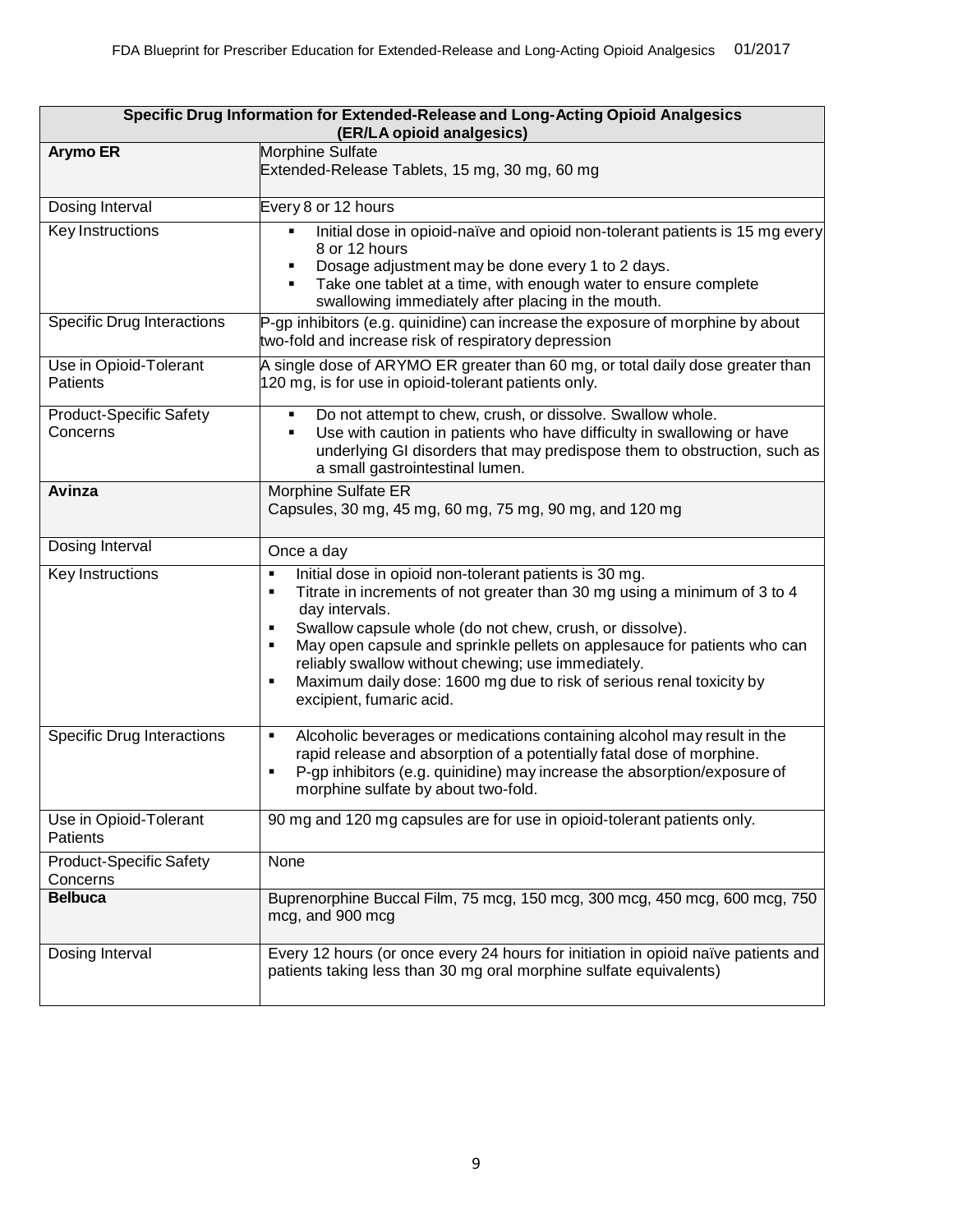| Specific Drug Information for Extended-Release and Long-Acting Opioid Analgesics |                                                                                                                                                                                                                                                                                                                                                                                                                                                                                                                                                                                                                                                                                                                                                                                                                                                                                                                                                                                                                                                                                                                                                                                                                                                                                                                                                                                                                                                                                                                                                                                                        |  |
|----------------------------------------------------------------------------------|--------------------------------------------------------------------------------------------------------------------------------------------------------------------------------------------------------------------------------------------------------------------------------------------------------------------------------------------------------------------------------------------------------------------------------------------------------------------------------------------------------------------------------------------------------------------------------------------------------------------------------------------------------------------------------------------------------------------------------------------------------------------------------------------------------------------------------------------------------------------------------------------------------------------------------------------------------------------------------------------------------------------------------------------------------------------------------------------------------------------------------------------------------------------------------------------------------------------------------------------------------------------------------------------------------------------------------------------------------------------------------------------------------------------------------------------------------------------------------------------------------------------------------------------------------------------------------------------------------|--|
| <b>Key Instructions</b>                                                          | (ER/LA opioid analgesics)<br>Opioid-naïve patients or patients taking less than 30 mg oral morphine<br>٠<br>sulfate equivalents: Initiate treatment with a 75 mcg buccal film, once daily,<br>or if tolerated, every 12 hours.<br>Titrate to 150 mcg every 12 hours no earlier than 4 days after<br>initiation.<br>Individual titration to a dose that provides adequate analgesia and<br>$\bullet$<br>minimizes adverse reactions should proceed in increments of 150<br>mcg every 12 hours, no more frequently than every 4 days.<br>When converting from another opioid, first taper the current opioid to no<br>more than 30 mg oral morphine sulfate equivalents per day prior to<br>initiating Belbuca.<br>If prior daily dose before taper was 30 mg to 89 mg oral morphine<br>sulfate equivalents, initiate with 150 mcg dose every 12 hours.<br>If prior daily dose before taper was 90 mg to 160 mg oral morphine<br>$\bullet$<br>sulfate equivalents, initiate with 300 mcg dose every 12 hours.<br>Titration of the dose should proceed in increments of 150 mcg every<br>$\bullet$<br>12 hours, no more frequently than every 4 days.<br>Maximum dose: 900 mcg every 12 hours due to the potential for QTc<br>٠<br>prolongation<br>Severe Hepatic Impairment: Reduce the starting and incremental dose by<br>٠<br>half that of patients with normal liver function.<br>Oral Mucositis: Reduce the starting and incremental dose by half that of<br>٠<br>patients without mucositis<br>Do not use if the package seal is broken or the film is cut, damaged, or<br>٠<br>changed in any way |  |
| <b>Specific Drug Interactions</b>                                                | CYP3A4 inhibitors may increase buprenorphine levels.<br>٠<br>CYP3A4 inducers may decrease buprenorphine levels.<br>٠<br>Benzodiazepines may increase respiratory depression.<br>٠<br>Class IA and III antiarrhythmics, other potentially arrhythmogenic agents,<br>٠<br>may increase risk for QTc prolongation and torsade de pointes.                                                                                                                                                                                                                                                                                                                                                                                                                                                                                                                                                                                                                                                                                                                                                                                                                                                                                                                                                                                                                                                                                                                                                                                                                                                                 |  |
| Use in Opioid-Tolerant<br>Patients                                               | Belbuca 600 mcg, 750 mcg, and 900 mcg are for use following titration from<br>lower doses of Belbuca.                                                                                                                                                                                                                                                                                                                                                                                                                                                                                                                                                                                                                                                                                                                                                                                                                                                                                                                                                                                                                                                                                                                                                                                                                                                                                                                                                                                                                                                                                                  |  |
| <b>Product-Specific Safety</b><br>Concerns                                       | QTc prolongation and torsade de pointes<br>$\blacksquare$<br>Hepatotoxicity<br>٠                                                                                                                                                                                                                                                                                                                                                                                                                                                                                                                                                                                                                                                                                                                                                                                                                                                                                                                                                                                                                                                                                                                                                                                                                                                                                                                                                                                                                                                                                                                       |  |
| Relative Potency To Oral<br>Morphine                                             | Equipotency to oral morphine has not been established.                                                                                                                                                                                                                                                                                                                                                                                                                                                                                                                                                                                                                                                                                                                                                                                                                                                                                                                                                                                                                                                                                                                                                                                                                                                                                                                                                                                                                                                                                                                                                 |  |
| <b>Butrans</b>                                                                   | Buprenorphine<br>Transdermal System, 5 mcg/hr, 7.5 mcg/hr, 10 mcg/hr, 15 mcg/hr, 20 mcg/hr                                                                                                                                                                                                                                                                                                                                                                                                                                                                                                                                                                                                                                                                                                                                                                                                                                                                                                                                                                                                                                                                                                                                                                                                                                                                                                                                                                                                                                                                                                             |  |
| Dosing Interval                                                                  | One transdermal system every 7 days                                                                                                                                                                                                                                                                                                                                                                                                                                                                                                                                                                                                                                                                                                                                                                                                                                                                                                                                                                                                                                                                                                                                                                                                                                                                                                                                                                                                                                                                                                                                                                    |  |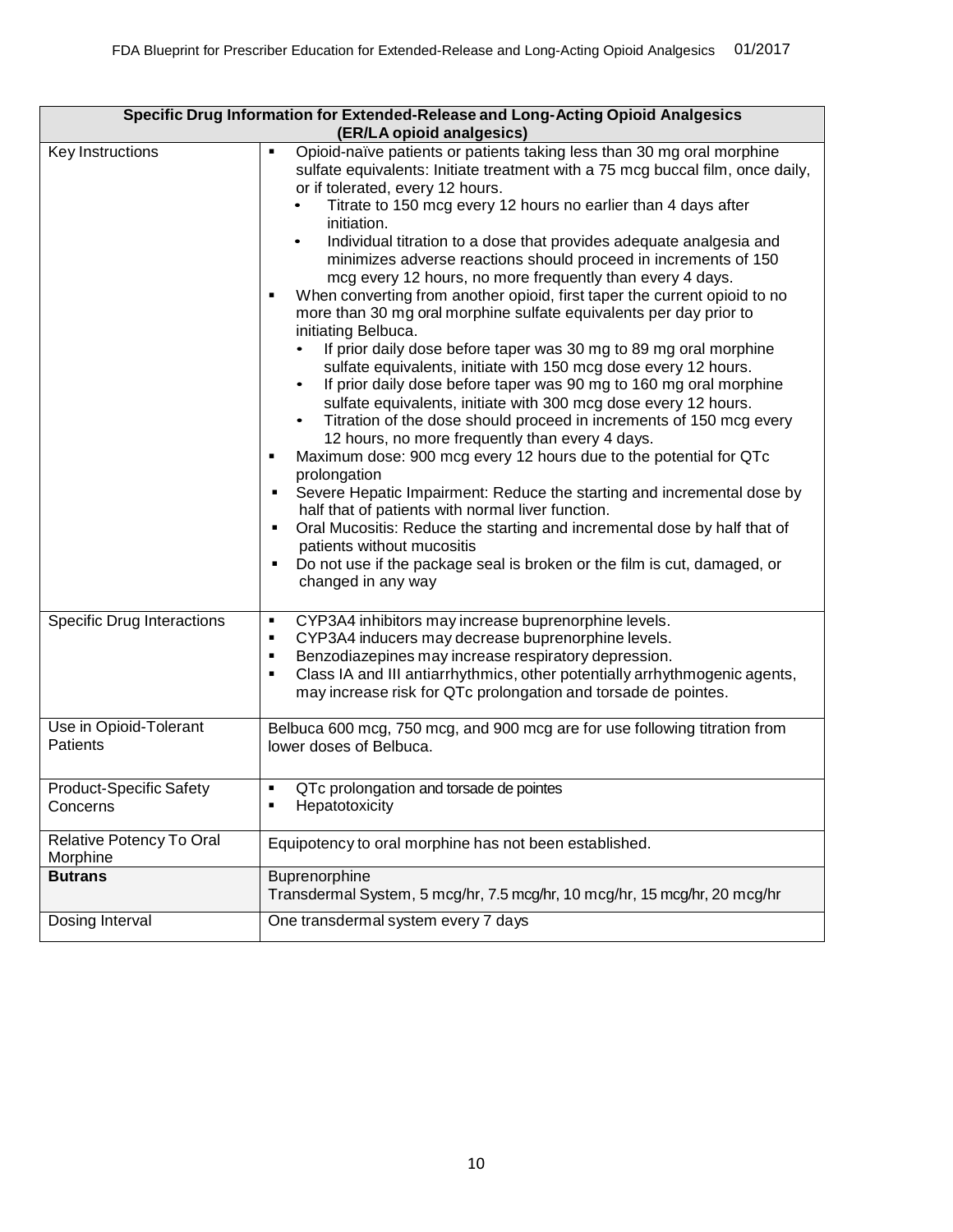| Specific Drug Information for Extended-Release and Long-Acting Opioid Analgesics<br>(ER/LA opioid analgesics) |                                                                                                                                                                                                                                                                                                                                                                                                                                                                                                                                                                                                                                                                                                                                                                                                                                                                                                                                                                                                                                                                                                                                                             |  |
|---------------------------------------------------------------------------------------------------------------|-------------------------------------------------------------------------------------------------------------------------------------------------------------------------------------------------------------------------------------------------------------------------------------------------------------------------------------------------------------------------------------------------------------------------------------------------------------------------------------------------------------------------------------------------------------------------------------------------------------------------------------------------------------------------------------------------------------------------------------------------------------------------------------------------------------------------------------------------------------------------------------------------------------------------------------------------------------------------------------------------------------------------------------------------------------------------------------------------------------------------------------------------------------|--|
| Key Instructions                                                                                              | Initial dose in opioid non-tolerant patients when converting from less than<br>$\blacksquare$<br>30 mg morphine equivalents, and in mild to moderate hepatic impairment<br>- 5 mcg/hr dose.<br>When converting from 30 mg to 80 mg morphine equivalents - first taper to<br>٠<br>30 mg morphine equivalent, then initiate with 10 mcg/hr dose.<br>Titrate in 5 mcg/hour or 10 mcg/hour increments by using no more than two<br>٠<br>patches of the 5 mcg/hour or 10-mcg/hour system(s) with a minimum of 72<br>hours between dose adjustments. The total dose from all patches should<br>not exceed 20 mcg/hour<br>Maximum dose: 20 mcg/hr due to risk of QTc prolongation.<br>٠<br>Application<br>٠<br>Apply only to sites indicated in the Full Prescribing Information.<br>Apply to intact/non-irritated skin.<br>Skin may be prepped by clipping hair, washing site with water only<br>Rotate site of application a minimum of 3 weeks before reapplying to<br>$\bullet$<br>the same site.<br>Do not cut.<br>Avoid exposure to heat.<br>٠<br>Dispose of used/unused patches by folding the adhesive side together and<br>٠<br>flushing down the toilet. |  |
| <b>Specific Drug Interactions</b>                                                                             | CYP3A4 Inhibitors may increase buprenorphine levels.<br>٠<br>CYP3A4 Inducers may decrease buprenorphine levels.<br>٠<br>Benzodiazepines may increase respiratory depression.<br>٠<br>Class IA and III antiarrhythmics, other potentially arrhythmogenic agents,<br>٠<br>may increase risk for QTc prolongation and torsade de pointe.                                                                                                                                                                                                                                                                                                                                                                                                                                                                                                                                                                                                                                                                                                                                                                                                                       |  |
| Use in Opioid-Tolerant<br>Patients                                                                            | Butrans 7.5 mcg/hr, 10 mcg/hr, 15 mcg/hr, and 20 mcg/hr transdermal systems<br>are for use in opioid- tolerant patients only.                                                                                                                                                                                                                                                                                                                                                                                                                                                                                                                                                                                                                                                                                                                                                                                                                                                                                                                                                                                                                               |  |
| <b>Drug-Specific Safety</b><br>Concerns<br>Relative Potency To Oral                                           | QTc prolongation and torsade de pointe.<br>٠<br>Hepatotoxicity<br>٠<br>Application site skin reactions<br>п<br>Equipotency to oral morphine has not been established.                                                                                                                                                                                                                                                                                                                                                                                                                                                                                                                                                                                                                                                                                                                                                                                                                                                                                                                                                                                       |  |
| Morphine<br><b>Dolophine</b>                                                                                  | Methadone Hydrochloride<br>Tablets, 5 mg and 10 mg                                                                                                                                                                                                                                                                                                                                                                                                                                                                                                                                                                                                                                                                                                                                                                                                                                                                                                                                                                                                                                                                                                          |  |
| Dosing Interval                                                                                               | Every 8 to 12 hours                                                                                                                                                                                                                                                                                                                                                                                                                                                                                                                                                                                                                                                                                                                                                                                                                                                                                                                                                                                                                                                                                                                                         |  |
| Key Instructions                                                                                              | Initial dose in opioid non-tolerant patients: 2.5 to 10 mg<br>$\blacksquare$<br>Conversion of opioid-tolerant patients using equianalgesic tables can result<br>٠<br>in overdose and death. Use low doses according to the table in the full<br>prescribing information.<br>Titrate slowly, with dose increases no more frequent than every 3 to 5<br>٠<br>days. Because of high variability in methadone metabolism, some patients<br>may require substantially longer periods between dose increases (up to 12<br>days).<br>High inter-patient variability in absorption, metabolism, and relative<br>٠<br>analgesic potency.<br>Opioid detoxification or maintenance treatment shall only be provided in a<br>٠<br>federally certified opioid (addiction) treatment program (Code of Federal<br>Regulations, Title 42, Sec 8).                                                                                                                                                                                                                                                                                                                           |  |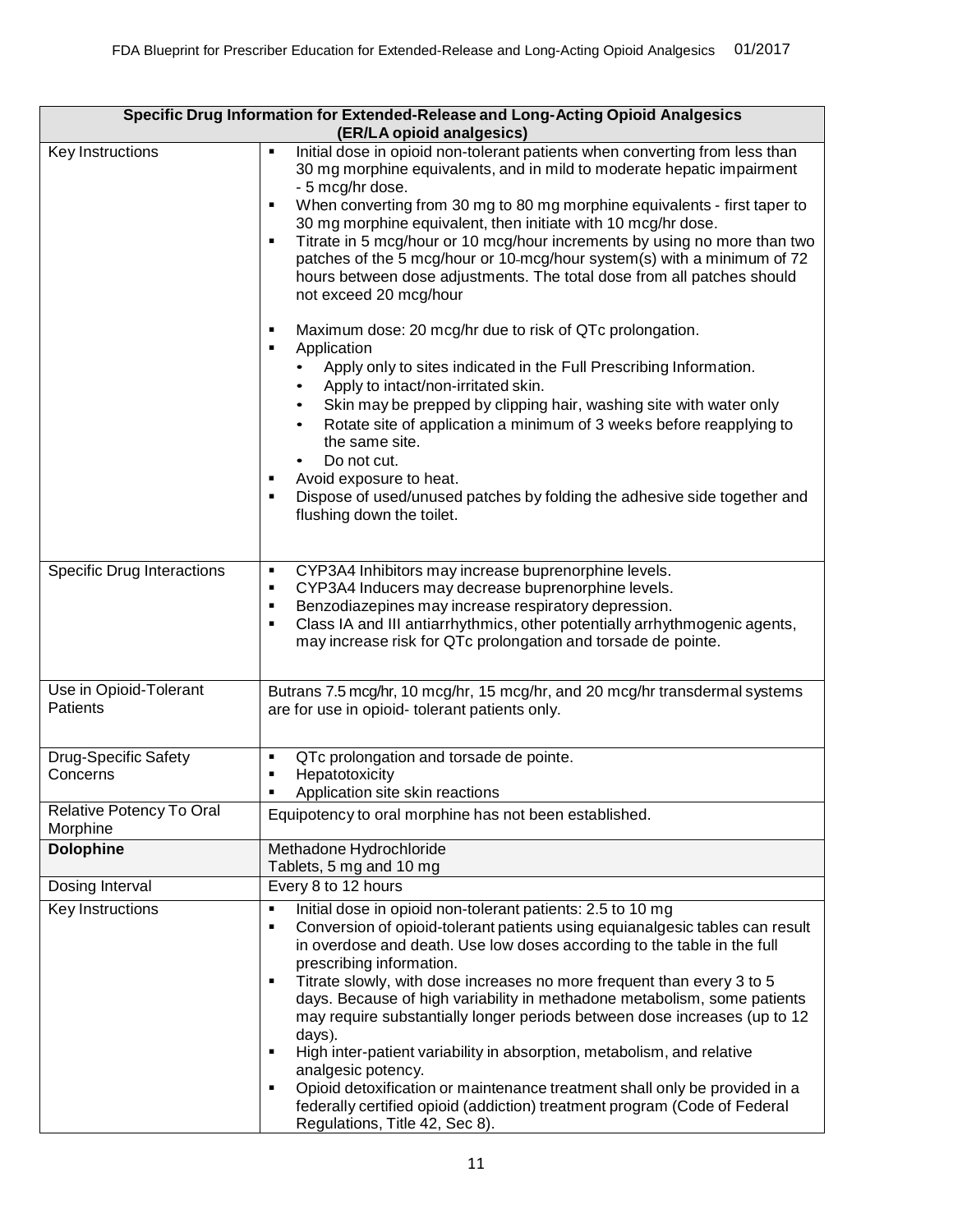| Specific Drug Information for Extended-Release and Long-Acting Opioid Analgesics<br>(ER/LA opioid analgesics) |                                                                                                                                                                                                                                                                                                                                                                                                                                                                                                                                                                                                                                                                                                                                                                                                                                                                                                                                                                                                                                                                                                                |  |
|---------------------------------------------------------------------------------------------------------------|----------------------------------------------------------------------------------------------------------------------------------------------------------------------------------------------------------------------------------------------------------------------------------------------------------------------------------------------------------------------------------------------------------------------------------------------------------------------------------------------------------------------------------------------------------------------------------------------------------------------------------------------------------------------------------------------------------------------------------------------------------------------------------------------------------------------------------------------------------------------------------------------------------------------------------------------------------------------------------------------------------------------------------------------------------------------------------------------------------------|--|
| <b>Specific Drug Interactions</b>                                                                             | Pharmacokinetic drug-drug interactions with methadone are complex.<br>٠<br>CYP 450 inducers may decrease methadone levels.<br>CYP 450 inhibitors may increase methadone levels.<br>Anti-retroviral agents have mixed effects on methadone levels.<br>Potentially arrhythmogenic agents may increase risk for QTc prolongation<br>٠<br>and torsade de pointe.<br>Benzodiazepines may increase respiratory depression<br>п                                                                                                                                                                                                                                                                                                                                                                                                                                                                                                                                                                                                                                                                                       |  |
| Use in Opioid-Tolerant<br>Patients                                                                            | Refer to full prescribing information.                                                                                                                                                                                                                                                                                                                                                                                                                                                                                                                                                                                                                                                                                                                                                                                                                                                                                                                                                                                                                                                                         |  |
| <b>Product-Specific Safety</b><br>Concerns                                                                    | QTc prolongation and torsade de pointe.<br>$\blacksquare$<br>Peak respiratory depression occurs later and persists longer than analgesic<br>٠<br>effect.<br>Clearance may increase during pregnancy.<br>٠<br>False positive urine drug screens possible.                                                                                                                                                                                                                                                                                                                                                                                                                                                                                                                                                                                                                                                                                                                                                                                                                                                       |  |
| Relative Potency To Oral<br>Morphine                                                                          | Varies depending on patient's prior opioid experience.                                                                                                                                                                                                                                                                                                                                                                                                                                                                                                                                                                                                                                                                                                                                                                                                                                                                                                                                                                                                                                                         |  |
| <b>Duragesic</b>                                                                                              | Fentanyl<br>Transdermal System, 12, 25, 37.5*, 50, 62.5*, 75, 87.5*, and 100 mcg/hr<br>(*These strengths are available only in generic form)                                                                                                                                                                                                                                                                                                                                                                                                                                                                                                                                                                                                                                                                                                                                                                                                                                                                                                                                                                   |  |
| Dosing Interval                                                                                               | Every 72 hours (3 days)                                                                                                                                                                                                                                                                                                                                                                                                                                                                                                                                                                                                                                                                                                                                                                                                                                                                                                                                                                                                                                                                                        |  |
| Key Instructions                                                                                              | Use product specific information for dose conversion from prior opioid<br>$\blacksquare$<br>Use 50% of the dose in mild or moderate hepatic or renal impairment, avoid<br>٠<br>use in severe hepatic or renal impairment<br>Application<br>$\blacksquare$<br>Apply to intact/non-irritated/non-irradiated skin on a flat surface.<br>Skin may be prepped by clipping hair, washing site with water only<br>٠<br>Rotate site of application.<br>$\bullet$<br>Titrate using a minimum of 72 hour intervals between dose<br>adjustments.<br>Do not cut.<br>Avoid exposure to heat.<br>Avoid accidental contact when holding or caring for children.<br>٠<br>Dispose of used/unused patches by folding the adhesive side together and<br>٠<br>flushing down the toilet.<br><b>Specific contraindications:</b><br>Patients who are not opioid-tolerant.<br>Management of acute or intermittent pain, or in patients who require<br>٠<br>opioid analgesia for a short period of time.<br>Management of post-operative pain, including use after out-patient or<br>٠<br>day surgery.<br>Management of mild pain.<br>٠ |  |
| Specific Drug Interactions                                                                                    | CYP3A4 inhibitors may increase fentanyl exposure.<br>٠<br>CYP3A4 inducers may decrease fentanyl exposure.<br>٠<br>Discontinuation of a concomitantly used cytochrome P450 3A4 inducer<br>٠<br>may result in an increase in fentanyl plasma concentration.                                                                                                                                                                                                                                                                                                                                                                                                                                                                                                                                                                                                                                                                                                                                                                                                                                                      |  |
| Use in Opioid-Tolerant<br>Patients                                                                            | All doses of Duragesic are indicated for use in opioid-tolerant patients only.                                                                                                                                                                                                                                                                                                                                                                                                                                                                                                                                                                                                                                                                                                                                                                                                                                                                                                                                                                                                                                 |  |
| <b>Product-Specific Safety</b><br>Concerns                                                                    | Accidental exposure due to secondary exposure to unwashed/unclothed<br>$\blacksquare$<br>application site.<br>Increased drug exposure with increased core body temperature or fever.<br>٠<br>Bradycardia<br>п<br>Application site skin reactions<br>٠                                                                                                                                                                                                                                                                                                                                                                                                                                                                                                                                                                                                                                                                                                                                                                                                                                                          |  |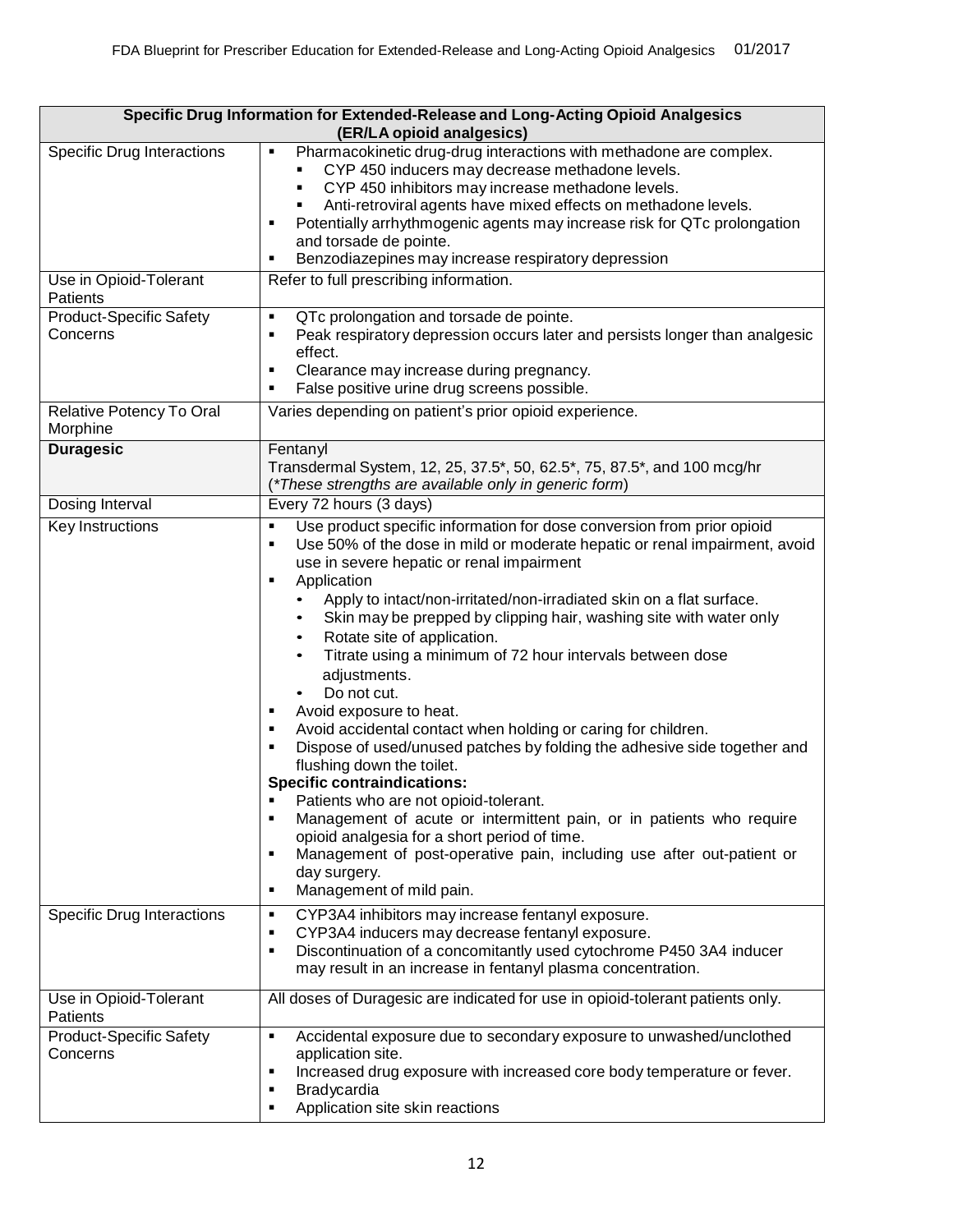| Specific Drug Information for Extended-Release and Long-Acting Opioid Analgesics<br>(ER/LA opioid analgesics) |                                                                                                                                                                                                                                                                                                                                                                                                                                                                                       |
|---------------------------------------------------------------------------------------------------------------|---------------------------------------------------------------------------------------------------------------------------------------------------------------------------------------------------------------------------------------------------------------------------------------------------------------------------------------------------------------------------------------------------------------------------------------------------------------------------------------|
| Relative Potency To Oral<br>Morphine                                                                          | See individual product information for conversion recommendations from<br>prior opioid                                                                                                                                                                                                                                                                                                                                                                                                |
| <b>Embeda</b>                                                                                                 | Morphine Sulfate ER-Naltrexone<br>Capsules, 20 mg/0.8 mg, 30 mg/1.2 mg, 50 mg/2 mg, 60 mg/2.4 mg,<br>80 mg/3.2 mg, 100 mg/4 mg                                                                                                                                                                                                                                                                                                                                                        |
| Dosing Interval                                                                                               | Once a day or every 12 hours                                                                                                                                                                                                                                                                                                                                                                                                                                                          |
| Key Instructions                                                                                              | Initial dose as first opioid: 20 mg/0.8 mg.<br>٠<br>Titrate using a minimum of 1 to 2 day intervals.<br>٠<br>Swallow capsules whole (do not chew, crush, or dissolve)<br>٠<br>Crushing or chewing will release morphine, possibly resulting in fatal<br>٠<br>overdose, and naltrexone, possibly resulting in withdrawal symptoms.<br>May open capsule and sprinkle pellets on applesauce for patients who can<br>$\blacksquare$<br>reliably swallow without chewing, use immediately. |
| <b>Specific Drug Interactions</b>                                                                             | Alcoholic beverages or medications containing alcohol may result in the<br>٠<br>rapid release and absorption of a potentially fatal dose of morphine.<br>P-gp inhibitors (e.g. quinidine) may increase the absorption/exposure of<br>٠<br>morphine sulfate by about two-fold.                                                                                                                                                                                                         |
| Use in Opioid-Tolerant<br><b>Patients</b>                                                                     | Embeda 100 mg/4 mg capsule is for use in opioid-tolerant patients only.                                                                                                                                                                                                                                                                                                                                                                                                               |
| <b>Product-Specific Safety</b><br>Concerns                                                                    | None                                                                                                                                                                                                                                                                                                                                                                                                                                                                                  |
| <b>Exalgo</b>                                                                                                 | Hydromorphone Hydrochloride<br>Extended-Release Tablets, 8 mg, 12 mg, 16 mg or 32 mg                                                                                                                                                                                                                                                                                                                                                                                                  |
| Dosing Interval                                                                                               | Once a day                                                                                                                                                                                                                                                                                                                                                                                                                                                                            |
| Key Instructions                                                                                              | Use the conversion ratios in the individual product information.<br>٠<br>Start patients with moderate hepatic impairment on 25% dose that would be<br>٠<br>prescribed for a patient with normal hepatic function.<br>Start patients with moderate renal impairment on 50%, and patients with<br>٠                                                                                                                                                                                     |
|                                                                                                               | severe renal impairment on 25% of the dose that would be prescribed for a<br>patient with normal renal function.<br>Titrate in increments of 4 to 8 mg using a minimum of 3 to 4 day intervals<br>٠<br>Swallow tablets whole (do not chew, crush, or dissolve).<br>٠<br>Do not use in patients with sulfite allergy-contains sodium metabisulfite.<br>٠                                                                                                                               |
|                                                                                                               | None                                                                                                                                                                                                                                                                                                                                                                                                                                                                                  |
| <b>Specific Drug Interactions</b><br>Use in Opioid-Tolerant<br>Patients                                       | All doses of Exalgo are indicated for opioid-tolerant patients only.                                                                                                                                                                                                                                                                                                                                                                                                                  |
| Drug-Specific Adverse<br>Reactions                                                                            | Allergic manifestations to sulfite component.                                                                                                                                                                                                                                                                                                                                                                                                                                         |
| Relative Potency To Oral<br>Morphine                                                                          | Approximately 5:1 oral morphine to hydromorphone oral dose ratio, use<br>conversion recommendations in the individual product information.                                                                                                                                                                                                                                                                                                                                            |
| <b>Hysingla ER</b><br>Dosing Interval                                                                         | Hydrocodone bitartrate<br>Extended-Release Tablets, 20 mg, 30 mg, 40 mg, 60 mg, 80 mg, 100 mg, and<br>120 mg<br>Every 24 hours (once-daily)                                                                                                                                                                                                                                                                                                                                           |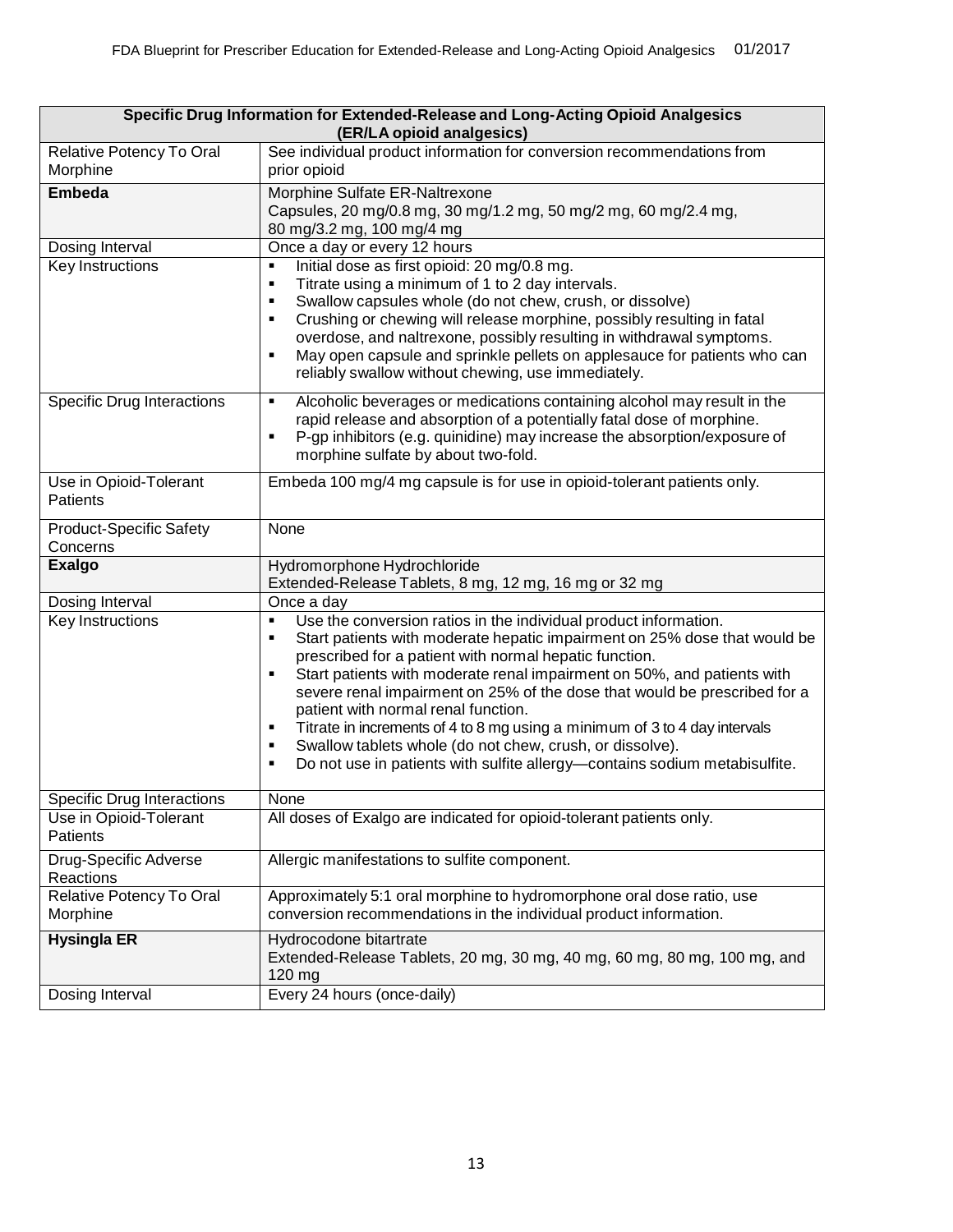| Specific Drug Information for Extended-Release and Long-Acting Opioid Analgesics<br>(ER/LA opioid analgesics) |                                                                                                                                                                                                                                                                                                                                                                                                                                                                                                                                                                                                                                                                                                                                                                                                                                                                                                      |  |
|---------------------------------------------------------------------------------------------------------------|------------------------------------------------------------------------------------------------------------------------------------------------------------------------------------------------------------------------------------------------------------------------------------------------------------------------------------------------------------------------------------------------------------------------------------------------------------------------------------------------------------------------------------------------------------------------------------------------------------------------------------------------------------------------------------------------------------------------------------------------------------------------------------------------------------------------------------------------------------------------------------------------------|--|
| Key Instructions                                                                                              | Opioid-naïve patients: initiate treatment with 20 mg orally once daily.<br>Ξ<br>During titration, adjust the dose in increments of 10 mg to 20 mg every 3 to<br>5 days until adequate analgesia is achieved.<br>Swallow tablets whole (do not chew, crush, or dissolve).<br>Е<br>Consider use of an alternative analgesic in patients who have difficulty<br>٠<br>swallowing or have underlying gastrointestinal disorders that may<br>predispose them to obstruction.<br>Take one tablet at a time, with enough water to ensure complete<br>$\blacksquare$<br>swallowing immediately after placing in the mouth.<br>Use 1/2 of the initial dose and monitor closely for adverse events, such as<br>Ξ<br>respiratory depression and sedation, when administering Hysingla ER to<br>patients with severe hepatic impairment or patients with moderate to<br>severe renal impairment.                  |  |
| <b>Specific Drug Interactions</b>                                                                             | CYP3A4 inhibitors may increase hydrocodone exposure.<br>٠<br>CYP3A4 inducers may decrease hydrocodone exposure<br>٠<br>Concomitant use of Hysingla ER with strong laxatives (e.g., Lactulose) that<br>Ξ<br>rapidly increase GI motility may decrease hydrocodone absorption and<br>result in decreased hydrocodone plasma levels.<br>The use of MAO inhibitors or tricyclic antidepressants with Hysingla ER<br>Е<br>may increase the effect of either the antidepressant or Hysingla ER.                                                                                                                                                                                                                                                                                                                                                                                                            |  |
| Use in Opioid-Tolerant<br>Patients                                                                            | A single dose of Hysingla ER greater than or equal to 80 mg is only for use in<br>opioid tolerant patients.                                                                                                                                                                                                                                                                                                                                                                                                                                                                                                                                                                                                                                                                                                                                                                                          |  |
| <b>Product-Specific Safety</b><br>Concerns                                                                    | Use with caution in patients with difficulty swallowing the tablet or<br>$\blacksquare$<br>underlying gastrointestinal disorders that may predispose patients to<br>obstruction.<br>Esophageal obstruction, dysphagia, and choking have been reported with<br>П<br>Hysingla ER.<br>In nursing mothers, discontinue nursing or discontinue drug.<br>П<br>QTc prolongation has been observed with Hysingla ER following daily<br>П<br>doses of 160 mg. Avoid use in patients with congenital long QTc<br>syndrome. This observation should be considered in making clinical<br>decisions regarding patient monitoring when prescribing Hysingla ER in<br>patients with congestive heart failure, bradyarrhythmias, electrolyte<br>abnormalities, or who are taking medications that are known to prolong the<br>QTc interval. In patients who develop QTc prolongation, consider reducing<br>the dose. |  |
| Relative Potency To Oral<br>Morphine                                                                          | See individual product information for conversion recommendations from<br>prior opioid                                                                                                                                                                                                                                                                                                                                                                                                                                                                                                                                                                                                                                                                                                                                                                                                               |  |
| Kadian                                                                                                        | Morphine Sulfate<br>Extended-Release Capsules, 10 mg, 20mg, 30 mg, 40 mg, 50 mg, 60 mg,<br>70 mg, 80 mg, 100 mg, 130 mg, 150 mg, and 200 mg                                                                                                                                                                                                                                                                                                                                                                                                                                                                                                                                                                                                                                                                                                                                                          |  |
| Dosing Interval                                                                                               | Once a day or every 12 hours                                                                                                                                                                                                                                                                                                                                                                                                                                                                                                                                                                                                                                                                                                                                                                                                                                                                         |  |
| Key Instructions                                                                                              | Product information recommends not using as first opioid.<br>٠<br>Titrate using a minimum of 2-day intervals.<br>٠<br>Swallow capsules whole (do not chew, crush, or dissolve).<br>٠<br>May open capsule and sprinkle pellets on applesauce for patients who can<br>٠<br>reliably swallow without chewing, use immediately.                                                                                                                                                                                                                                                                                                                                                                                                                                                                                                                                                                          |  |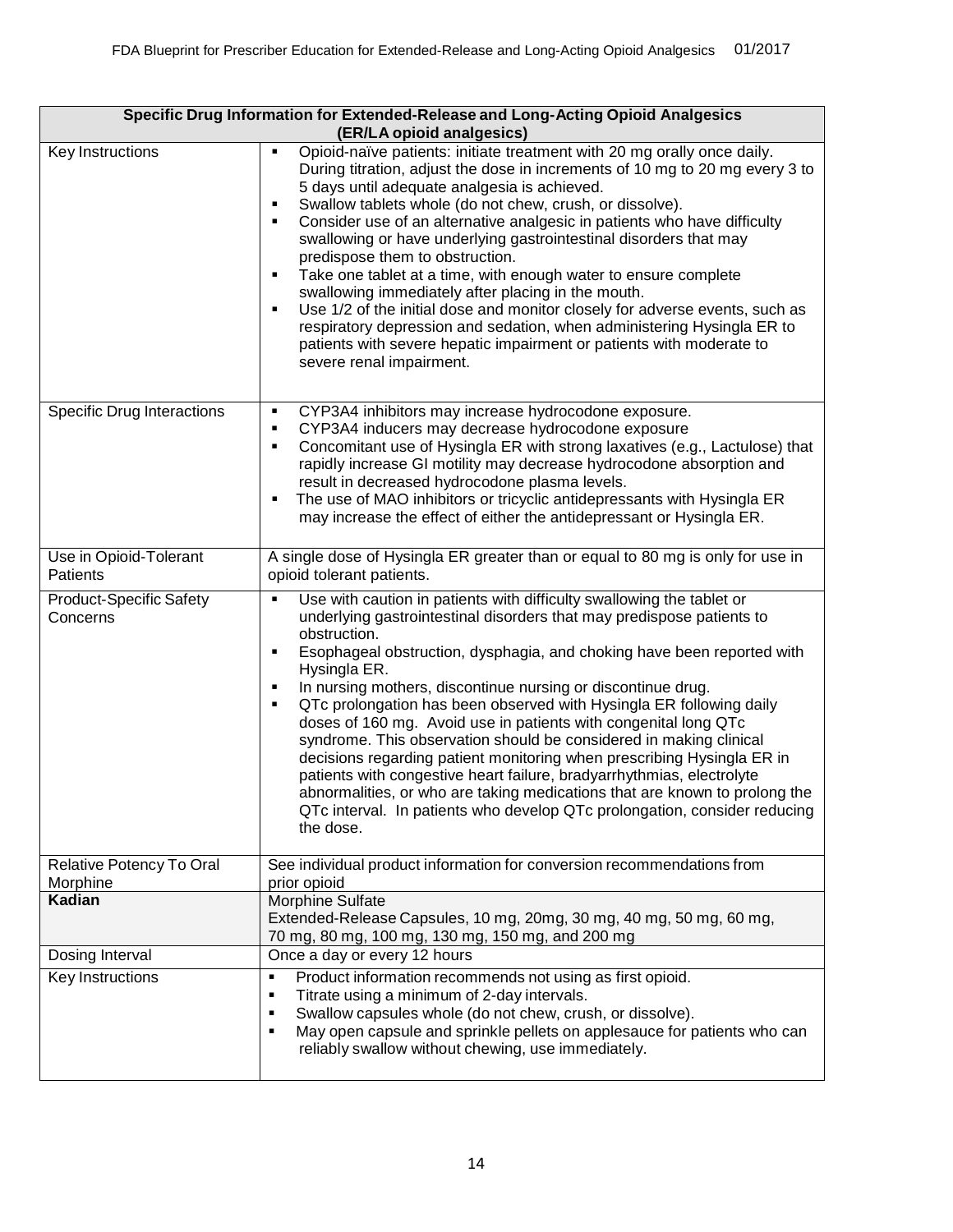| Specific Drug Information for Extended-Release and Long-Acting Opioid Analgesics<br>(ER/LA opioid analgesics) |                                                                                                                                                                                                                                                                                                                                                                                                                                                                                                                                                                |  |
|---------------------------------------------------------------------------------------------------------------|----------------------------------------------------------------------------------------------------------------------------------------------------------------------------------------------------------------------------------------------------------------------------------------------------------------------------------------------------------------------------------------------------------------------------------------------------------------------------------------------------------------------------------------------------------------|--|
| <b>Specific Drug Interactions</b>                                                                             | Alcoholic beverages or medications containing alcohol may result in the<br>Ξ<br>rapid release and absorption of a potentially fatal dose of morphine.<br>P-gp inhibitors (e.g. quinidine) may increase the absorption/exposure of<br>٠<br>morphine sulfate by about two-fold.                                                                                                                                                                                                                                                                                  |  |
| Use in Opioid-Tolerant<br><b>Patients</b>                                                                     | Kadian 100 mg, 130 mg, 150 mg, and 200 mg capsules are for use in opioid-<br>tolerant-patients only                                                                                                                                                                                                                                                                                                                                                                                                                                                            |  |
| <b>Product-Specific Safety</b><br>Concerns                                                                    | None                                                                                                                                                                                                                                                                                                                                                                                                                                                                                                                                                           |  |
| <b>MorphaBond</b>                                                                                             | Morphine Sulfate<br>Extended-release Tablets, 15 mg, 30 mg, 60 mg, 100 mg                                                                                                                                                                                                                                                                                                                                                                                                                                                                                      |  |
| Dosing Interval                                                                                               | Every 8 hours or every 12 hours                                                                                                                                                                                                                                                                                                                                                                                                                                                                                                                                |  |
| Key Instructions                                                                                              | Product information recommends not using as first opioid.<br>٠<br>Titrate using a minimum of 1 to 2-day intervals.<br>٠<br>Swallow tablets whole (do not chew, crush, or dissolve).<br>٠                                                                                                                                                                                                                                                                                                                                                                       |  |
| <b>Specific Drug Interactions</b>                                                                             | P-gp inhibitors (e.g. quinidine) may increase the absorption/exposure of<br>morphine sulfate by about two-fold.                                                                                                                                                                                                                                                                                                                                                                                                                                                |  |
| Use in Opioid-Tolerant<br>Patients                                                                            | MorphaBond 100 mg tablets are for use in opioid-tolerant patients only.                                                                                                                                                                                                                                                                                                                                                                                                                                                                                        |  |
| <b>Product-Specific Safety</b><br>Concerns                                                                    | None                                                                                                                                                                                                                                                                                                                                                                                                                                                                                                                                                           |  |
| <b>MS Contin</b>                                                                                              | Morphine Sulfate<br>Extended-release Tablets, 15 mg, 30 mg, 60 mg, 100 mg, and 200 mg                                                                                                                                                                                                                                                                                                                                                                                                                                                                          |  |
| Dosing Interval                                                                                               | Every 8 hours or every 12 hours                                                                                                                                                                                                                                                                                                                                                                                                                                                                                                                                |  |
| Key Instructions                                                                                              | Product information recommends not using as first opioid.<br>٠<br>Titrate using a minimum of 1 to 2-day intervals.<br>٠<br>Swallow tablets whole (do not chew, crush, or dissolve).<br>٠                                                                                                                                                                                                                                                                                                                                                                       |  |
| <b>Specific Drug Interactions</b>                                                                             | P-gp inhibitors (e.g. quinidine) may increase the absorption/exposure of<br>morphine sulfate by about two-fold.                                                                                                                                                                                                                                                                                                                                                                                                                                                |  |
| Use in Opioid-Tolerant<br>Patients                                                                            | MS Contin 100 mg and 200 mg tablet strengths are for use in opioid-tolerant<br>patients only.                                                                                                                                                                                                                                                                                                                                                                                                                                                                  |  |
| <b>Product-Specific Safety</b><br>Concerns                                                                    | None                                                                                                                                                                                                                                                                                                                                                                                                                                                                                                                                                           |  |
| <b>Nucynta ER</b>                                                                                             | Tapentadol<br>Extended-Release Tablets, 50 mg, 100mg, 150 mg, 200 mg, and 250 mg                                                                                                                                                                                                                                                                                                                                                                                                                                                                               |  |
| Dosing Interval                                                                                               | Every 12 hours                                                                                                                                                                                                                                                                                                                                                                                                                                                                                                                                                 |  |
| Key Instructions                                                                                              | Use 50 mg every 12 hours as initial dose in opioid nontolerant patients<br>$\blacksquare$<br>Titrate by 50 mg increments using a minimum of 3-day intervals.<br>٠<br>Maximum total daily dose is 500 mg<br>٠<br>Swallow tablets whole (do not chew, crush, or dissolve).<br>٠<br>Take one tablet at a time and with enough water to ensure complete<br>٠<br>swallowing immediately after placing in the mouth.<br>Dose once daily in moderate hepatic impairment with 100 mg per day<br>٠<br>maximum<br>Avoid use in severe hepatic and renal impairment.<br>٠ |  |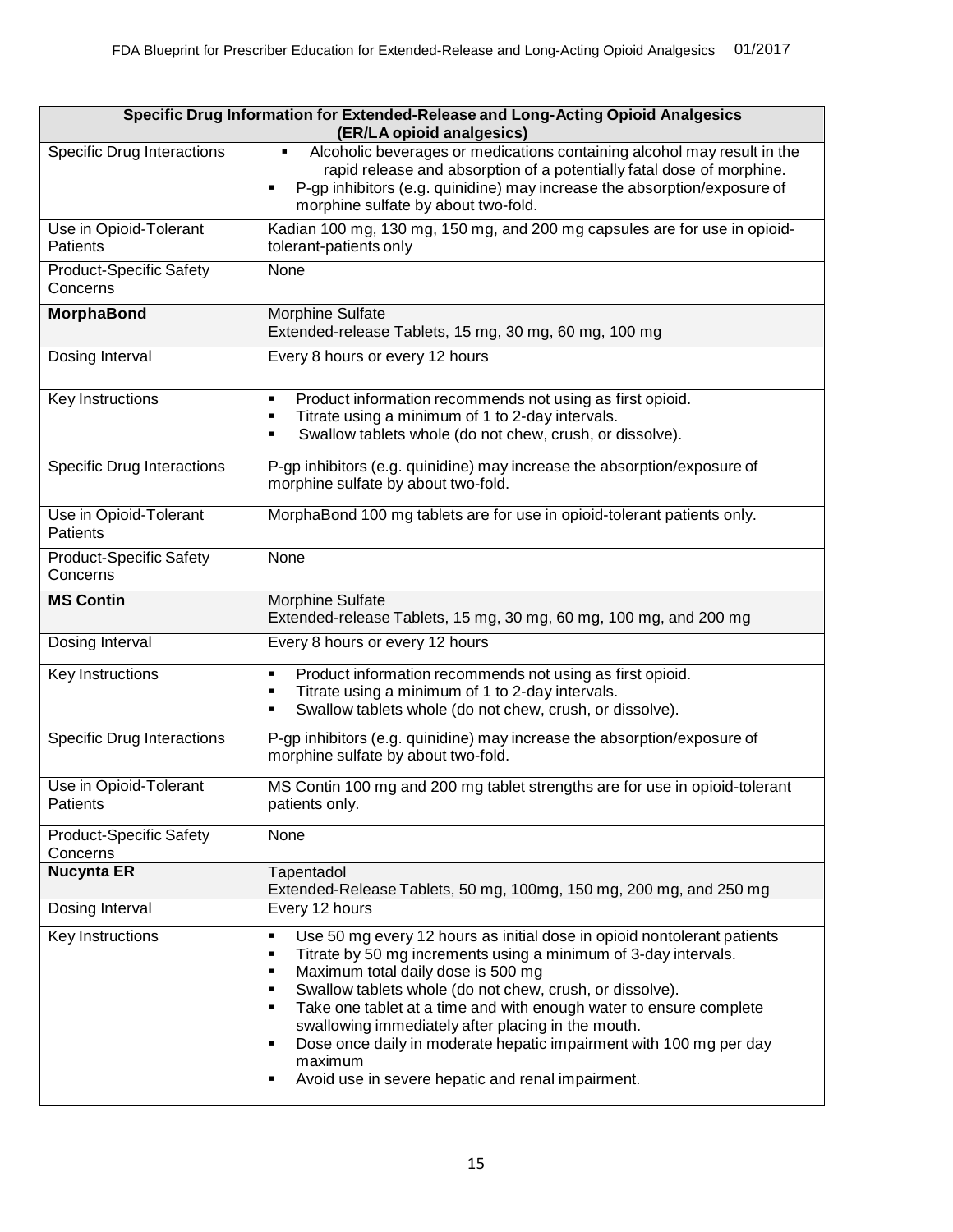| Specific Drug Information for Extended-Release and Long-Acting Opioid Analgesics<br>(ER/LA opioid analgesics) |                                                                                                                                                                                                                                                                                                                                                                                                                                                                                                                                                                                                         |
|---------------------------------------------------------------------------------------------------------------|---------------------------------------------------------------------------------------------------------------------------------------------------------------------------------------------------------------------------------------------------------------------------------------------------------------------------------------------------------------------------------------------------------------------------------------------------------------------------------------------------------------------------------------------------------------------------------------------------------|
| <b>Specific Drug Interactions</b>                                                                             | Alcoholic beverages or medications containing alcohol may result in the<br>$\blacksquare$<br>rapid release and absorption of a potentially fatal dose of tapentadol.<br>Contraindicated in patients taking MAOIs.<br>٠                                                                                                                                                                                                                                                                                                                                                                                  |
| Use in Opioid-Tolerant<br>Patients                                                                            | No product-specific considerations.                                                                                                                                                                                                                                                                                                                                                                                                                                                                                                                                                                     |
| <b>Product-Specific Safety</b><br>Concerns                                                                    | Risk of serotonin syndrome<br>٠<br>Angioedema<br>$\blacksquare$                                                                                                                                                                                                                                                                                                                                                                                                                                                                                                                                         |
| Relative Potency To Oral<br>Morphine                                                                          | Equipotency to oral morphine has not been established.                                                                                                                                                                                                                                                                                                                                                                                                                                                                                                                                                  |
| <b>Opana ER</b>                                                                                               | Oxymorphone Hydrochloride<br>ER Tablets, 5 mg, 7.5 mg, 10 mg, 15 mg, 20 mg, 30 mg, and 40 mg                                                                                                                                                                                                                                                                                                                                                                                                                                                                                                            |
| Dosing Interval                                                                                               | Every 12h dosing, some may benefit from asymmetric (different dose given<br>in AM than in PM) dosing.                                                                                                                                                                                                                                                                                                                                                                                                                                                                                                   |
| Key Instructions                                                                                              | Use 5 mg every 12 hours as initial dose in opioid non-tolerant patients and<br>$\blacksquare$<br>patients with mild hepatic impairment and renal impairment (creatinine<br>clearance < 50 mL/min) and patients over 65 years of age<br>Swallow tablets whole (do not chew, crush, or dissolve).<br>٠<br>Take one tablet at a time, with enough water to ensure complete<br>٠<br>swallowing immediately after placing in the mouth.<br>Titrate in increments of 5 to 10 mg using a minimum of 3 to 7-day intervals.<br>$\blacksquare$<br>Contraindicated in moderate and severe hepatic impairment.<br>٠ |
| <b>Specific Drug Interactions</b>                                                                             | Alcoholic beverages or medications containing alcohol may result in the<br>٠<br>absorption of a potentially fatal dose of oxymorphone.                                                                                                                                                                                                                                                                                                                                                                                                                                                                  |
| Use in Opioid-Tolerant<br>Patients                                                                            | No product specific considerations.                                                                                                                                                                                                                                                                                                                                                                                                                                                                                                                                                                     |
| <b>Product-Specific Safety</b><br>Concerns                                                                    | Use with caution in patients who have difficulty in swallowing or have<br>$\blacksquare$<br>underlying GI disorders that may predispose them to obstruction, such as a<br>small gastrointestinal lumen.                                                                                                                                                                                                                                                                                                                                                                                                 |
| Relative Potency To Oral<br>Morphine                                                                          | Approximately 3:1 oral morphine to oxymorphone oral dose ratio                                                                                                                                                                                                                                                                                                                                                                                                                                                                                                                                          |
| <b>OxyContin</b>                                                                                              | Oxycodone Hydrochloride<br>Extended-release Tablets, 10 mg, 15 mg, 20 mg, 30 mg, 40 mg, 60 mg, and 80<br>mg                                                                                                                                                                                                                                                                                                                                                                                                                                                                                             |
| Dosing Interval                                                                                               | Every 12 hours<br>$\blacksquare$                                                                                                                                                                                                                                                                                                                                                                                                                                                                                                                                                                        |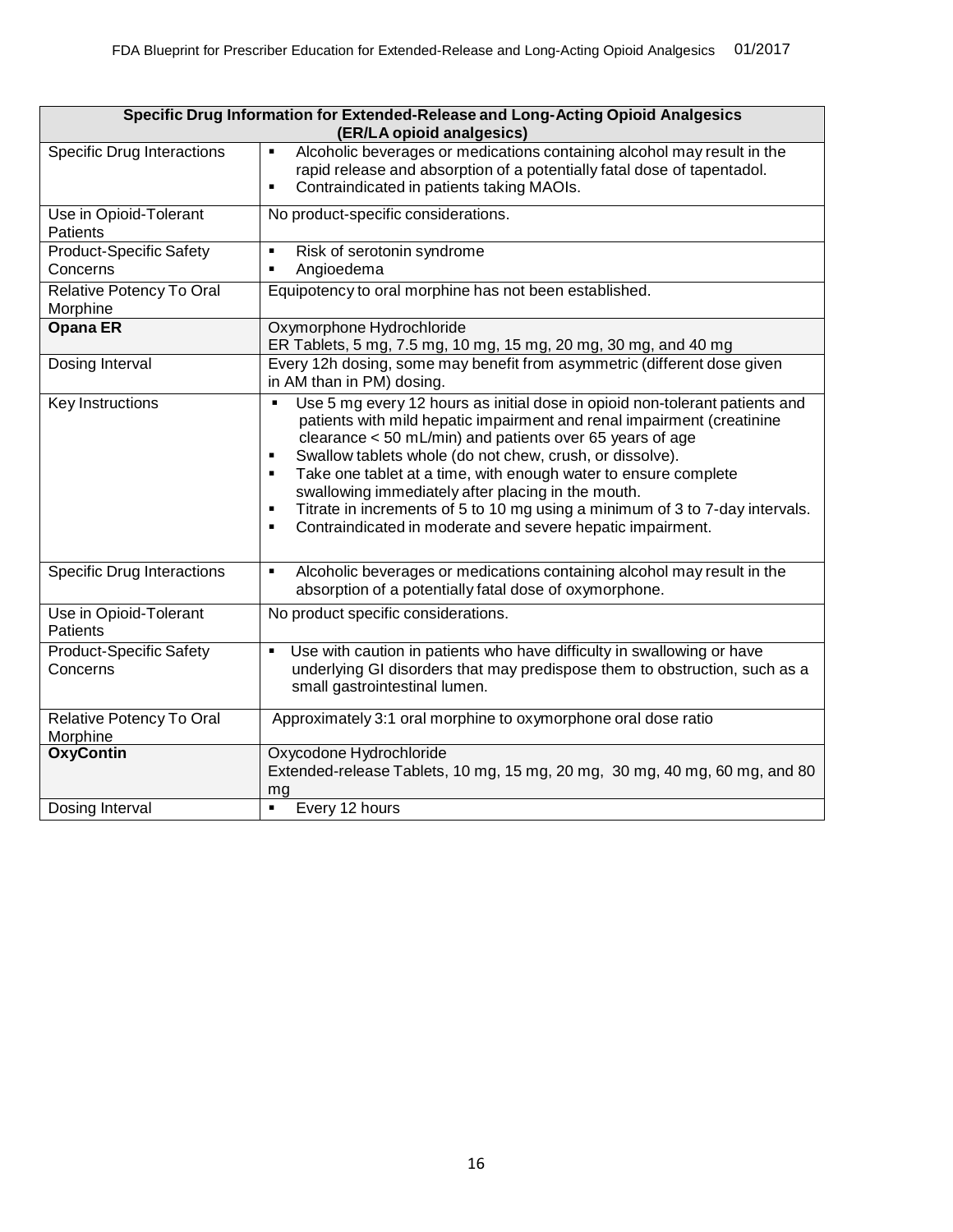| Specific Drug Information for Extended-Release and Long-Acting Opioid Analgesics<br>(ER/LA opioid analgesics) |                                                                                                                                                                                                                                                                                                                                                                                                                                                                                                                                                         |
|---------------------------------------------------------------------------------------------------------------|---------------------------------------------------------------------------------------------------------------------------------------------------------------------------------------------------------------------------------------------------------------------------------------------------------------------------------------------------------------------------------------------------------------------------------------------------------------------------------------------------------------------------------------------------------|
| Key Instructions                                                                                              | For Adults:<br>$\blacksquare$<br>• Initial dose in opioid-naïve and opioid non-tolerant patients is 10 mg<br>every 12 hours.<br>• If needed, adult dosage may be adjusted in 1 to 2 day intervals.                                                                                                                                                                                                                                                                                                                                                      |
|                                                                                                               | • When a dose increase is clinically indicated, the total daily oxycodone<br>dose usually can be increased by 25% to 50% of the current dose.                                                                                                                                                                                                                                                                                                                                                                                                           |
|                                                                                                               | For Pediatric patients (11 years and older): Use only in opioid-tolerant<br>п<br>patients (see below, Use in Opioid-Tolerant Patients for dosing<br>information).                                                                                                                                                                                                                                                                                                                                                                                       |
|                                                                                                               | For all patients:<br>п                                                                                                                                                                                                                                                                                                                                                                                                                                                                                                                                  |
|                                                                                                               | • Hepatic impairment: start with one third to one half the usual dosage<br>• Renal impairment (creatinine clearance <60 mL/min): start with one half<br>the usual dosage.                                                                                                                                                                                                                                                                                                                                                                               |
|                                                                                                               | • Consider use of other analgesics in patients who have difficulty<br>swallowing or have underlying GI disorders that may predispose them<br>to obstruction. Swallow tablets whole (do not chew, crush, or dissolve).                                                                                                                                                                                                                                                                                                                                   |
|                                                                                                               | • Take one tablet at a time, with enough water to ensure complete<br>swallowing immediately after placing in the mouth.                                                                                                                                                                                                                                                                                                                                                                                                                                 |
| <b>Specific Drug Interactions</b>                                                                             | CYP3A4 inhibitors may increase oxycodone exposure.<br>٠<br>CYP3A4 inducers may decrease oxycodone exposure.<br>$\blacksquare$                                                                                                                                                                                                                                                                                                                                                                                                                           |
| Use in Opioid-Tolerant<br><b>Patients</b>                                                                     | For Adults:<br>$\blacksquare$<br>Single dose greater than 40 mg or total daily dose greater than 80 mg<br>are for use in adult patients in whom tolerance to an opioid of<br>comparable potency has been established.                                                                                                                                                                                                                                                                                                                                   |
|                                                                                                               | For Pediatric patients (11 years and older):<br>٠<br>For use only in opioid-tolerant pediatric patients already receiving and<br>tolerating opioids for at least 5 consecutive days with a minimum of 20<br>mg per day of oxycodone or its equivalent for at least two days<br>immediately preceding dosing with OxyContin.<br>If needed, pediatric dosage may be adjusted in 1 to 2 day intervals.<br>When a dose increase is clinically indicated, the total daily oxycodone<br>dose usually can be increased by 25% of the current total daily dose. |
| <b>Product-Specific Safety</b><br>Concerns                                                                    | Choking, gagging, regurgitation, tablets stuck in the throat, difficulty<br>٠<br>swallowing the tablet.                                                                                                                                                                                                                                                                                                                                                                                                                                                 |
|                                                                                                               | Contraindicated in patients with gastrointestinal obstruction.<br>٠                                                                                                                                                                                                                                                                                                                                                                                                                                                                                     |
| Relative Potency To Oral<br>Morphine                                                                          | Approximately 2:1 oral morphine to oxycodone oral dose ratio.                                                                                                                                                                                                                                                                                                                                                                                                                                                                                           |
| <b>Targinig ER</b>                                                                                            | Oxycodone Hydrochloride / Naloxone Hydrochloride                                                                                                                                                                                                                                                                                                                                                                                                                                                                                                        |
|                                                                                                               | Extended-release tablets, 10 mg/5 mg, 20 mg/10 mg, and 40 mg/20 mg                                                                                                                                                                                                                                                                                                                                                                                                                                                                                      |
| Dosing Interval                                                                                               | Every 12 hours<br>$\blacksquare$                                                                                                                                                                                                                                                                                                                                                                                                                                                                                                                        |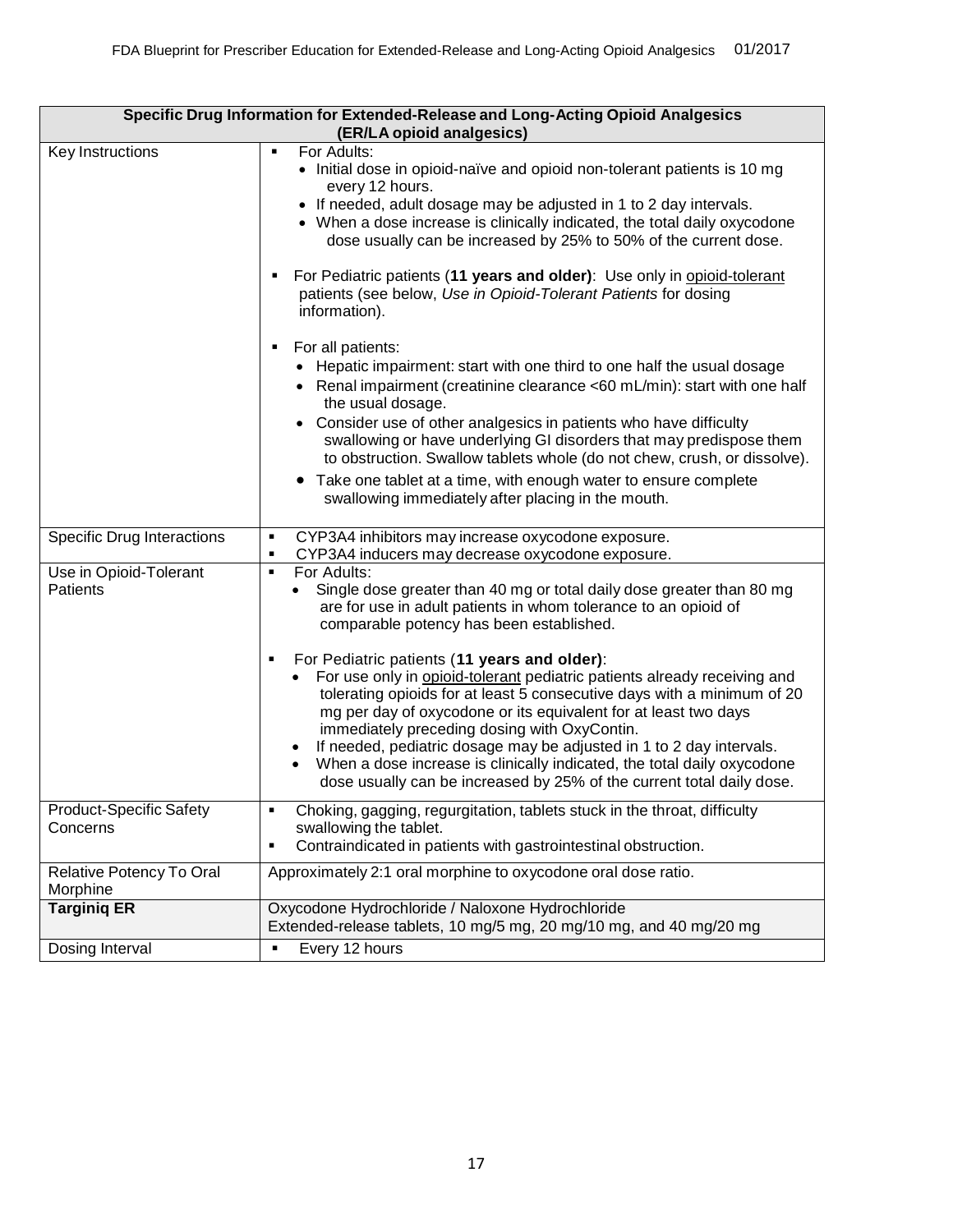| Specific Drug Information for Extended-Release and Long-Acting Opioid Analgesics<br>(ER/LA opioid analgesics) |                                                                                                                                                                                                                                                                                                                                                                                                                                                                                                                                                                                                                                                                                                                                                                                                            |  |
|---------------------------------------------------------------------------------------------------------------|------------------------------------------------------------------------------------------------------------------------------------------------------------------------------------------------------------------------------------------------------------------------------------------------------------------------------------------------------------------------------------------------------------------------------------------------------------------------------------------------------------------------------------------------------------------------------------------------------------------------------------------------------------------------------------------------------------------------------------------------------------------------------------------------------------|--|
| Key Instructions                                                                                              | Opioid-naïve patients: initiate treatment with 10 mg/5 mg every 12 hours.<br>٠<br>Titrate using a minimum of 1 to 2 day intervals.<br>٠<br>Do not exceed 80 mg/40 mg total daily dose (40 mg/20 mg q12) of Targiniq<br>ER<br>May be taken with or without food.<br>٠<br>Swallow tablets whole. Do not chew, crush, split, or dissolve, as this will<br>$\blacksquare$<br>release oxycodone, possibly resulting in fatal overdose, and naloxone,<br>possibly resulting in withdrawal symptoms.<br>Hepatic impairment: contraindicated in moderate and severe hepatic<br>$\blacksquare$<br>impairment. In patients with mild hepatic impairment, start with one third to<br>one half the usual dosage.<br>Renal impairment (creatinine clearance < 60 mL/min): start with one half<br>٠<br>the usual dosage. |  |
| <b>Specific Drug Interactions</b>                                                                             | CYP3A4 inhibitors may increase oxycodone exposure.<br>٠<br>CYP3A4 inducers may decrease oxycodone exposure<br>$\blacksquare$                                                                                                                                                                                                                                                                                                                                                                                                                                                                                                                                                                                                                                                                               |  |
| Use in Opioid-Tolerant<br>Patients                                                                            | Single dose greater than 40 mg/20 mg or total daily dose of 80 mg/40 mg<br>$\blacksquare$<br>are for use in opioid-tolerant patients only                                                                                                                                                                                                                                                                                                                                                                                                                                                                                                                                                                                                                                                                  |  |
| <b>Product-Specific Safety</b><br>Concerns                                                                    | Contraindicated in patients with moderate to severe hepatic impairment.<br>$\blacksquare$                                                                                                                                                                                                                                                                                                                                                                                                                                                                                                                                                                                                                                                                                                                  |  |
| Relative Potency To Oral<br>Morphine                                                                          | See individual product information for conversion recommendations from<br>$\blacksquare$<br>prior opioid.                                                                                                                                                                                                                                                                                                                                                                                                                                                                                                                                                                                                                                                                                                  |  |
| <b>Troxyca ER</b>                                                                                             | Oxycodone Hydrochloride/Naltrexone Hydrochloride<br>Extended-Release Capsules, 10 mg/1.2 mg, 20 mg/2.4 mg, 30 mg/3.6 mg, 40<br>mg/4.8 mg, 60 mg/7.2 mg, 80 mg/9.6 mg                                                                                                                                                                                                                                                                                                                                                                                                                                                                                                                                                                                                                                       |  |
| Dosing Interval                                                                                               | Every 12 hours<br>$\blacksquare$                                                                                                                                                                                                                                                                                                                                                                                                                                                                                                                                                                                                                                                                                                                                                                           |  |
| Key Instructions                                                                                              | Opioid-naïve and opioid non-tolerant patients: 10 mg/1.2 mg, every 12 hours<br>$\blacksquare$<br>Total daily dose may be adjusted by 20 mg/2.4 mg every 2 to 3 days as<br>٠<br>needed<br>Swallow capsule whole (do not chew, crush, or dissolve).<br>$\blacksquare$<br>Crushing, chewing, or dissolving will release oxycodone, possibly resulting<br>$\blacksquare$<br>in fatal overdose, and naltrexone, possibly resulting in withdrawal<br>symptoms.<br>For patients that have difficulty swallowing, Troxyca ER, can also be taken<br>٠<br>by sprinkling the capsule contents (pellets) on applesauce and swallowing<br>immediately without chewing.<br>Do not administer Troxyca ER pellets through a nasogastric or gastric tube<br>$\blacksquare$                                                  |  |
| <b>Specific Drug Interactions</b>                                                                             | CYP3A4 inhibitors may increase oxycodone exposure.<br>$\blacksquare$<br>CYP3A4 inducers may decrease oxycodone exposure.<br>٠                                                                                                                                                                                                                                                                                                                                                                                                                                                                                                                                                                                                                                                                              |  |
| Use in Opioid-Tolerant<br><b>Patients</b>                                                                     | Single doses of greater than 40 mg/4.8 mg, or a total daily dose greater than 80<br>mg/9.6 mg are only for use in opioid-tolerant patients only.                                                                                                                                                                                                                                                                                                                                                                                                                                                                                                                                                                                                                                                           |  |
| <b>Product-Specific Safety</b><br>Concerns                                                                    | None                                                                                                                                                                                                                                                                                                                                                                                                                                                                                                                                                                                                                                                                                                                                                                                                       |  |
| Relative Potency To Oral<br>Morphine                                                                          | See individual product information for conversion recommendations from<br>$\blacksquare$<br>prior opioid.                                                                                                                                                                                                                                                                                                                                                                                                                                                                                                                                                                                                                                                                                                  |  |
| <b>Vantrela ER</b>                                                                                            | Hydrocodone Bitartrate<br>Extended-Release Tablets, 15 mg, 30 mg, 45 mg, 60 mg, and 90 mg                                                                                                                                                                                                                                                                                                                                                                                                                                                                                                                                                                                                                                                                                                                  |  |
| Dosing Interval                                                                                               | Every 12 hours                                                                                                                                                                                                                                                                                                                                                                                                                                                                                                                                                                                                                                                                                                                                                                                             |  |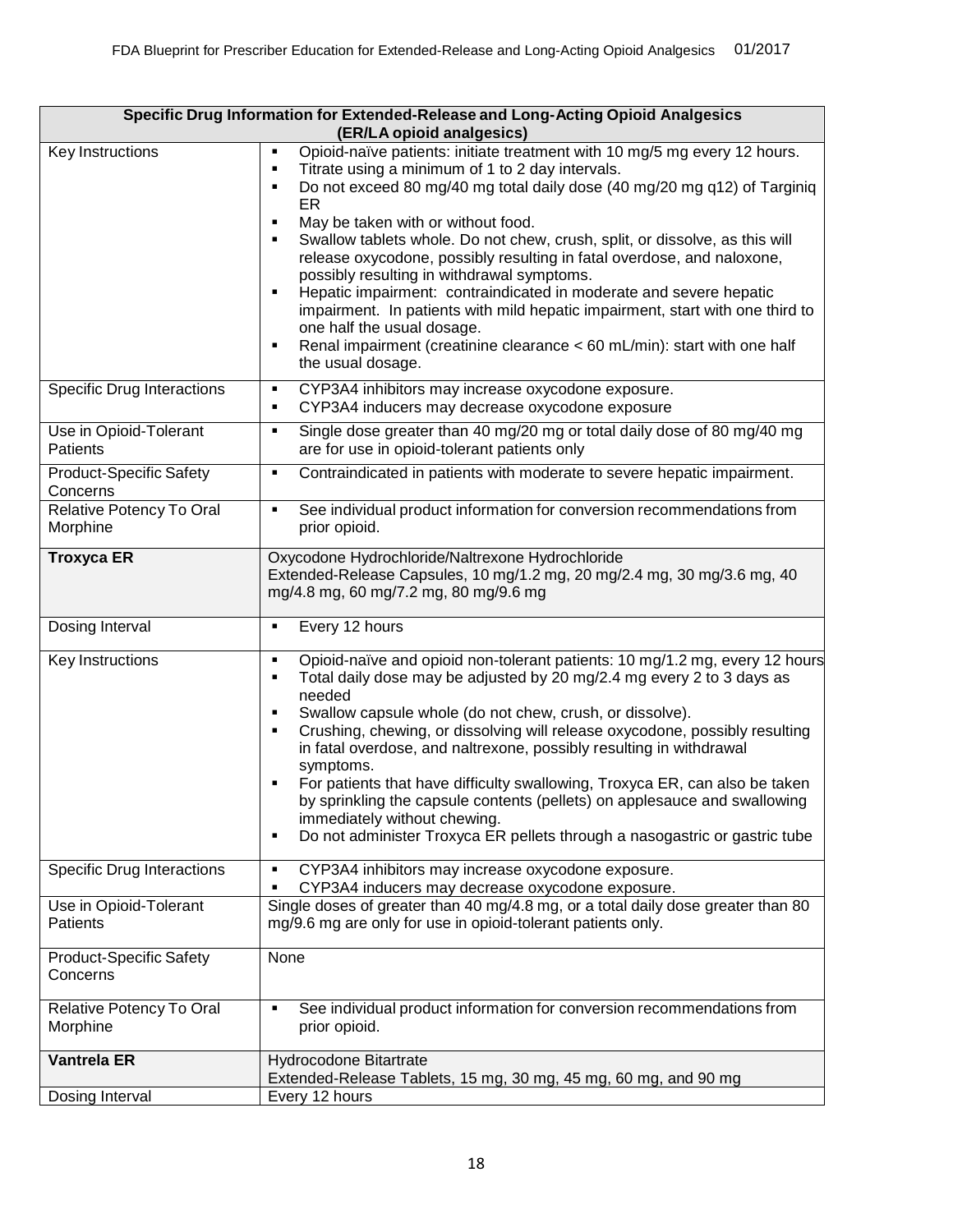| Specific Drug Information for Extended-Release and Long-Acting Opioid Analgesics<br>(ER/LA opioid analgesics) |                                                                                                                                                                                                                                                                                                                                                                                                                                                                                                                                                                                                                                                                                                                                                                                                                                                                                                                                                                                                      |
|---------------------------------------------------------------------------------------------------------------|------------------------------------------------------------------------------------------------------------------------------------------------------------------------------------------------------------------------------------------------------------------------------------------------------------------------------------------------------------------------------------------------------------------------------------------------------------------------------------------------------------------------------------------------------------------------------------------------------------------------------------------------------------------------------------------------------------------------------------------------------------------------------------------------------------------------------------------------------------------------------------------------------------------------------------------------------------------------------------------------------|
| Key Instructions                                                                                              | Opioid naïve and opioid nontolerant patients: Initiate with 15 mg every 12<br>$\blacksquare$<br>hours. Dose can be increased from the current dose to the next higher dose<br>every 3 to 7 days as needed.<br>Swallow tablets whole (do not chew, crush, or dissolve).<br>Е<br>Mild or moderate hepatic and moderate to severe renal impairment: Initiate<br>therapy with 1/2 of the recommended initial dose in patients with either of<br>these impairments. If a dose less than 15 mg is needed, use alternative<br>analgesic options.                                                                                                                                                                                                                                                                                                                                                                                                                                                            |
| <b>Specific Drug Interactions</b>                                                                             | CYP3A4 inhibitors may increase hydrocodone exposure.<br>٠<br>CYP3A4 inducers may decrease hydrocodone exposure.<br>٠                                                                                                                                                                                                                                                                                                                                                                                                                                                                                                                                                                                                                                                                                                                                                                                                                                                                                 |
| Use in Opioid-Tolerant<br>Patients                                                                            | A 90 mg tablet, a single dose greater than 60 mg, or a total daily dose greater<br>than 120 mg are for use in opioid-tolerant patients only.                                                                                                                                                                                                                                                                                                                                                                                                                                                                                                                                                                                                                                                                                                                                                                                                                                                         |
| <b>Product-Specific Safety</b><br>Concerns                                                                    | None                                                                                                                                                                                                                                                                                                                                                                                                                                                                                                                                                                                                                                                                                                                                                                                                                                                                                                                                                                                                 |
| Relative Potency To Oral<br>Morphine                                                                          | See individual product information for conversion recommendations from prior<br>opioid.                                                                                                                                                                                                                                                                                                                                                                                                                                                                                                                                                                                                                                                                                                                                                                                                                                                                                                              |
| <b>Xtampza ER</b>                                                                                             | Oxycodone<br>Extended-Release Capsules, 9 mg 13.5 mg, 18 mg, 27 mg, and 36 mg                                                                                                                                                                                                                                                                                                                                                                                                                                                                                                                                                                                                                                                                                                                                                                                                                                                                                                                        |
| Dosing Interval                                                                                               | $\blacksquare$<br>Every 12 hours                                                                                                                                                                                                                                                                                                                                                                                                                                                                                                                                                                                                                                                                                                                                                                                                                                                                                                                                                                     |
| Key Instructions                                                                                              | Opioid naïve and opioid non-tolerant patients: Initiate with 9 mg every 12<br>٠<br>hours.<br>Titrate using a minimum of 1 to 2 day intervals.<br>Ξ<br>Take Xtampza ER capsules with the same amount of food in order to<br>Ξ<br>ensure consistent plasma levels are achieved.<br>Maximum daily dose: 288 mg (8 x 36 mg capsules) because the safety of<br>٠<br>excipients has not been established for higher doses<br>For patients that have difficulty swallowing, Xtampza ER can also be taken<br>٠<br>by sprinkling the capsule contents on soft foods or into a cup and then<br>administering directly into the mouth and swallowing immediately. Xtampza<br>ER may also be administered through a gastrostomy or nasogastric feeding<br>tube.<br>Hepatic impairment: Initiate therapy at 1/3 to 1/2 the usual dosage<br>٠<br>Renal impairment: (creatinine clearance <60 mL/min): Follow a<br>п<br>conservative approach to dose initiation and adjust according to the clinical<br>situation. |
| <b>Specific Drug Interactions</b>                                                                             | CYP3A4 inhibitors may increase oxycodone exposure<br>$\blacksquare$<br>CYP3A4 inducers may decrease oxycodone exposure<br>٠                                                                                                                                                                                                                                                                                                                                                                                                                                                                                                                                                                                                                                                                                                                                                                                                                                                                          |
| Use in Opioid-Tolerant<br>Patients                                                                            | A single dose greater than 36 mg or a total daily dose greater than 72 mg is<br>$\blacksquare$<br>for use in opioid-tolerant patients only.                                                                                                                                                                                                                                                                                                                                                                                                                                                                                                                                                                                                                                                                                                                                                                                                                                                          |
| <b>Product-Specific Safety</b><br>Concerns                                                                    | None<br>$\blacksquare$                                                                                                                                                                                                                                                                                                                                                                                                                                                                                                                                                                                                                                                                                                                                                                                                                                                                                                                                                                               |
| Relative Potency To Oral<br>Morphine                                                                          | There are no established conversion ratios for conversion from other<br>$\blacksquare$<br>opioids to Xtampza ER defined by clinical trials.                                                                                                                                                                                                                                                                                                                                                                                                                                                                                                                                                                                                                                                                                                                                                                                                                                                          |
| <b>Zohydro ER</b>                                                                                             | Hydrocodone Bitartrate<br>Extended-Release Capsules, 10 mg, 15 mg, 20 mg, 30 mg, 40 mg, and 50 mg                                                                                                                                                                                                                                                                                                                                                                                                                                                                                                                                                                                                                                                                                                                                                                                                                                                                                                    |
| Dosing Interval                                                                                               | Every 12 hours<br>$\blacksquare$                                                                                                                                                                                                                                                                                                                                                                                                                                                                                                                                                                                                                                                                                                                                                                                                                                                                                                                                                                     |
| Key Instructions                                                                                              | Initial dose in opioid non-tolerant patient is 10 mg.<br>П<br>Titrate in increments of 10 mg using a minimum of 3 to 7day intervals.<br>п<br>Swallow capsules whole (do not chew, crush, or dissolve).<br>٠                                                                                                                                                                                                                                                                                                                                                                                                                                                                                                                                                                                                                                                                                                                                                                                          |